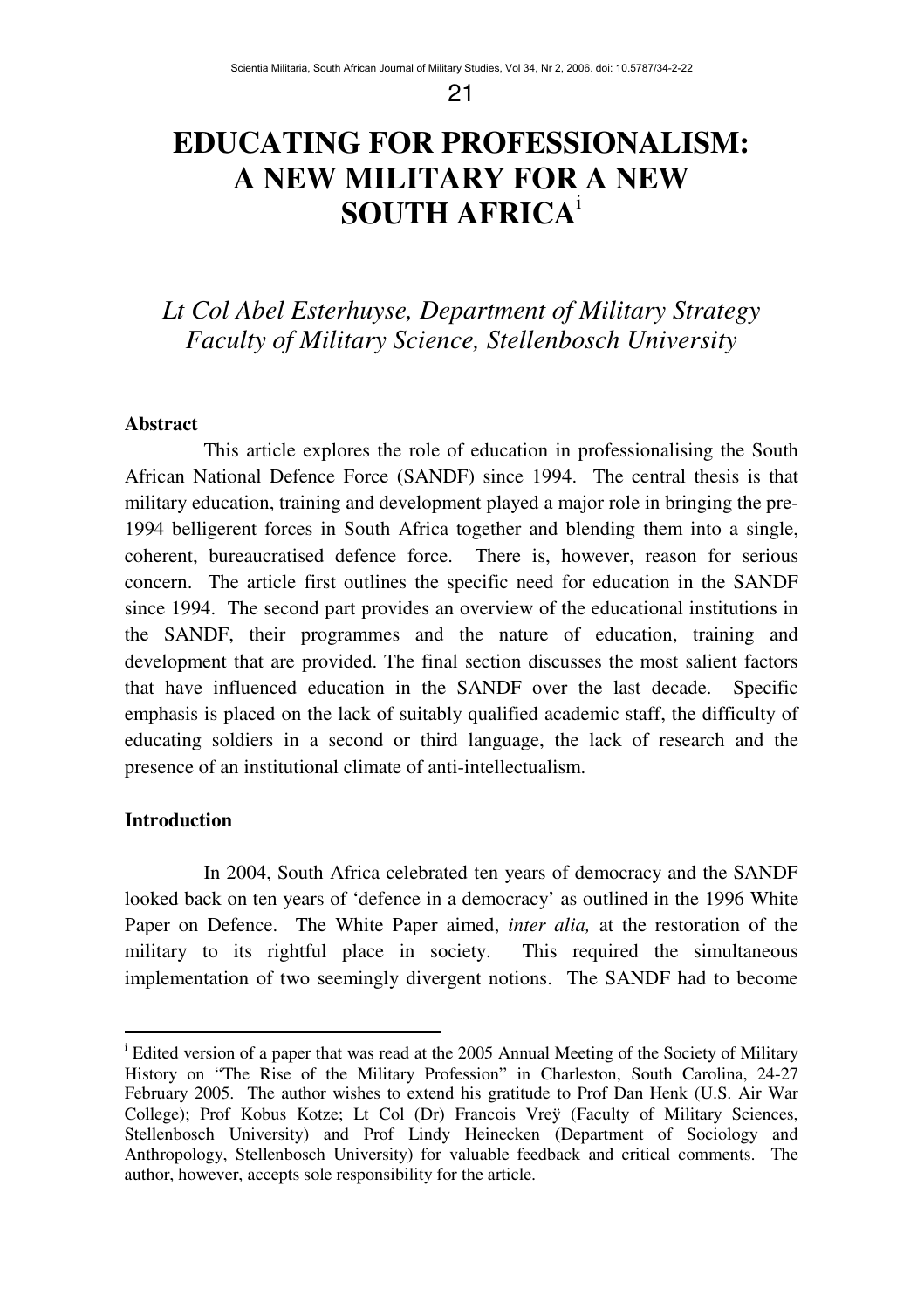less prominent in policy-making and societal processes, while at the same time restore its legitimacy within the South African society. Both these notions are contained in the traditional understanding of military professionalism. This was no easy task as the former South African Defence Force (SADF) had featured prominently in the implementation of the policy of apartheid and was consequently politically contaminated.<sup>1</sup>

Since its inception in 1994, the SANDF has focused almost exclusively on structural issues. These included the integration of pre-1994 belligerent forces into a cohesive defence force; the transformation of the military to reflect the democratic ethos of society; organisational restructuring to fit a declining defence budget; and doctrinal changes to reflect South Africa's new role on the African continent. The doctrinal changes, in particular, were augmented on the basis of a rising need in the SANDF to understand South Africa's contemporary geo-strategic position and role, which included an understanding of Africa, of South Africa's interests and those of its partners in the New Partnership for Africa's Development (NEPAD) and the African Union (AU), and of the threats to these interests and the constraints on South Africa's ability to deal with the threats. All of this took place against the background of a realisation of the importance to balance racial representivity in the SANDF, while retaining expertise and professionalism.

South Africa is one of more than 40 countries that have gone through political transformation in the last two decades. The majority of these transformations, from Russia to the Philippines and Chile, are characterised by a transition from some form of authoritarianism to democratic rule. Most authoritarian regimes lack the kind of civil-military relations characteristic of developed states of the Western World; a high level of military professionalism and recognition by military officers of the limits of their professional competence.<sup>2</sup> This 'objective civilian control' includes a recognition and acceptance by military officers of an area of professional competence and autonomy for the armed forces.<sup>3</sup> Thus, Huntington argues, successful political transitions are often closely linked to recognition of the interplay between military competence, military professionalism and sound civil-military relations.<sup>4</sup> This article explores the way in which military education was used in South Africa to professionalise its armed forces. Firstly, this necessitates a brief overview of the nature of officer education.

#### **Facing the challenges of education in the South African military**

Professional military knowledge is the product of the interplay between military training experience and education. This interplay is rooted in a process of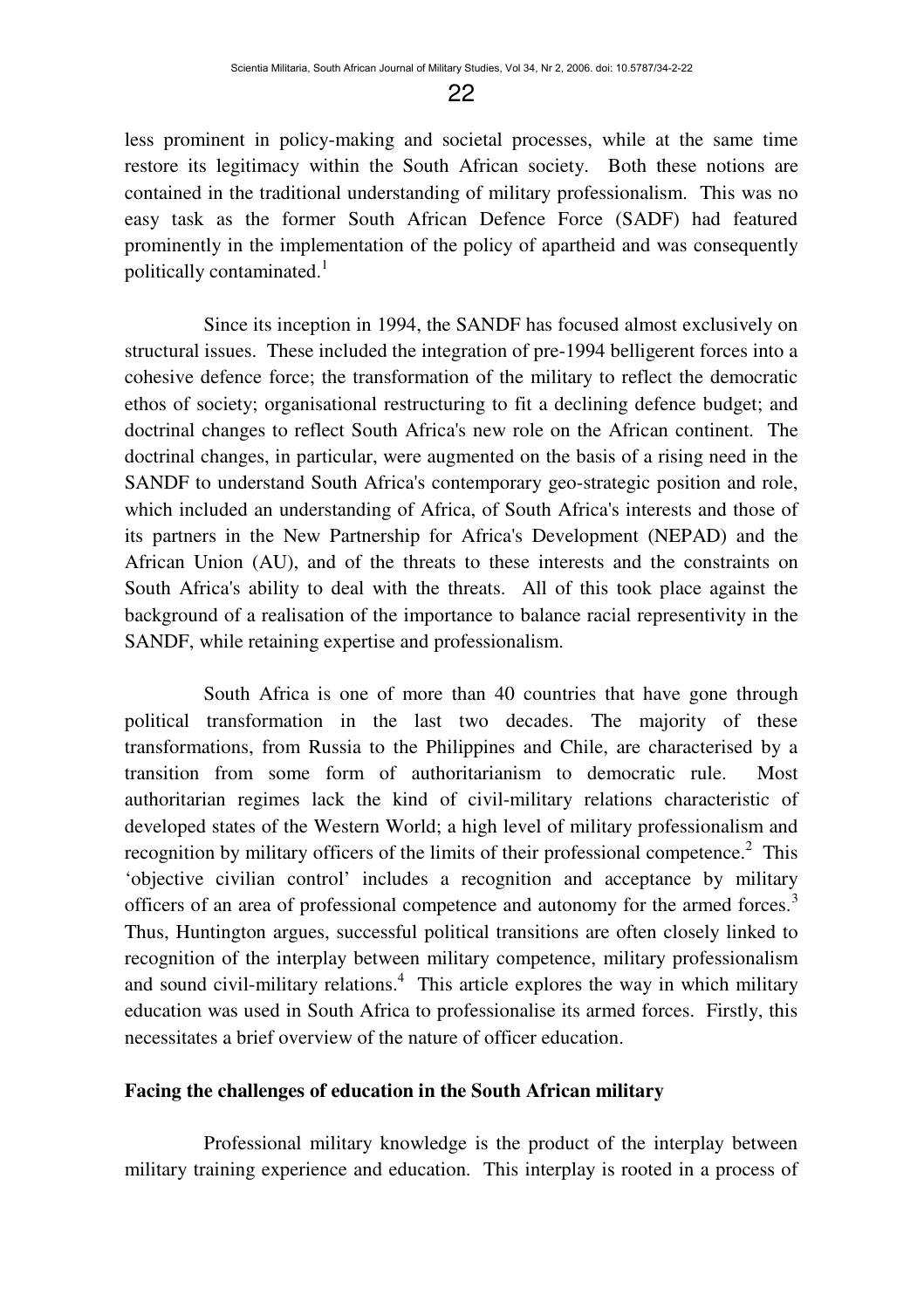progression: from the making of lieutenants and the making of colonels to the making of generals. The making of lieutenants is characterised by introductory military training, a process of military socialisation, and some form of education. The education is most often general scientific in nature. The making of colonels is a combination of tactical training and professional military education to inculcate officers with the broad doctrinal understandings needed for command and staff in the tactical and operational realms. The making of generals encompasses an educational process that includes elements of both professional military and general scientific education in preparation for the politico-military environment in which generals find themselves. It is thus interesting to note that the SANDF uses the notion Education, Training and Development (ETD) to denote all the schooling activities in the South African military.

Education plays a fundamental role in the interplay between the military and broader society. As Showalter<sup>5</sup> explains, education provides credibility at all levels of society at large as a mark of merit. In short, education in the SANDF – and with that the role of the military as an educator – underpins the standing of the military in the eyes of the broader South African society. This is an extremely important notion in South Africa, since unequal access to jobs and education and, consequently, extreme levels of income inequality were among the defining characteristics of apartheid.<sup>6</sup> As a result, the provision of military education underpins the success of the SANDF in the same manner that the provision of education in general lies at the heart of a successful 'new South Africa'. At the individual level, a military career consists of rotation between operational and staff assignments. This rotation is rooted in the duality of a military career – the need for bureaucratic and professional expertise, and for action and reflection. Janowitz<sup>7</sup> postulates that the military career would be better described as a progression of educational experiences, as student and teacher, interspersed with operational assignments. As an officer progresses in the military hierarchy, different training and education opportunities are offered at prescribed intervals to develop new skills and gain new perspectives. This implies a particular progression, correlation and cohesion in the education of officers throughout the whole of their careers.

Like most new democracies, the first democratic government in South Africa had to deal with a vast array of problems. New democracies often have to establish their general authority with the public; draft new constitutions; establish competitive party systems and democratic institutions; transform their economies to promote growth while inflation and unemployment are managed; reduce fiscal deficits; limit crime and corruption and curb tensions and violence among ethnic and religious groups.<sup>8</sup> South Africa also had to face the HIV/Aids pandemic in a badly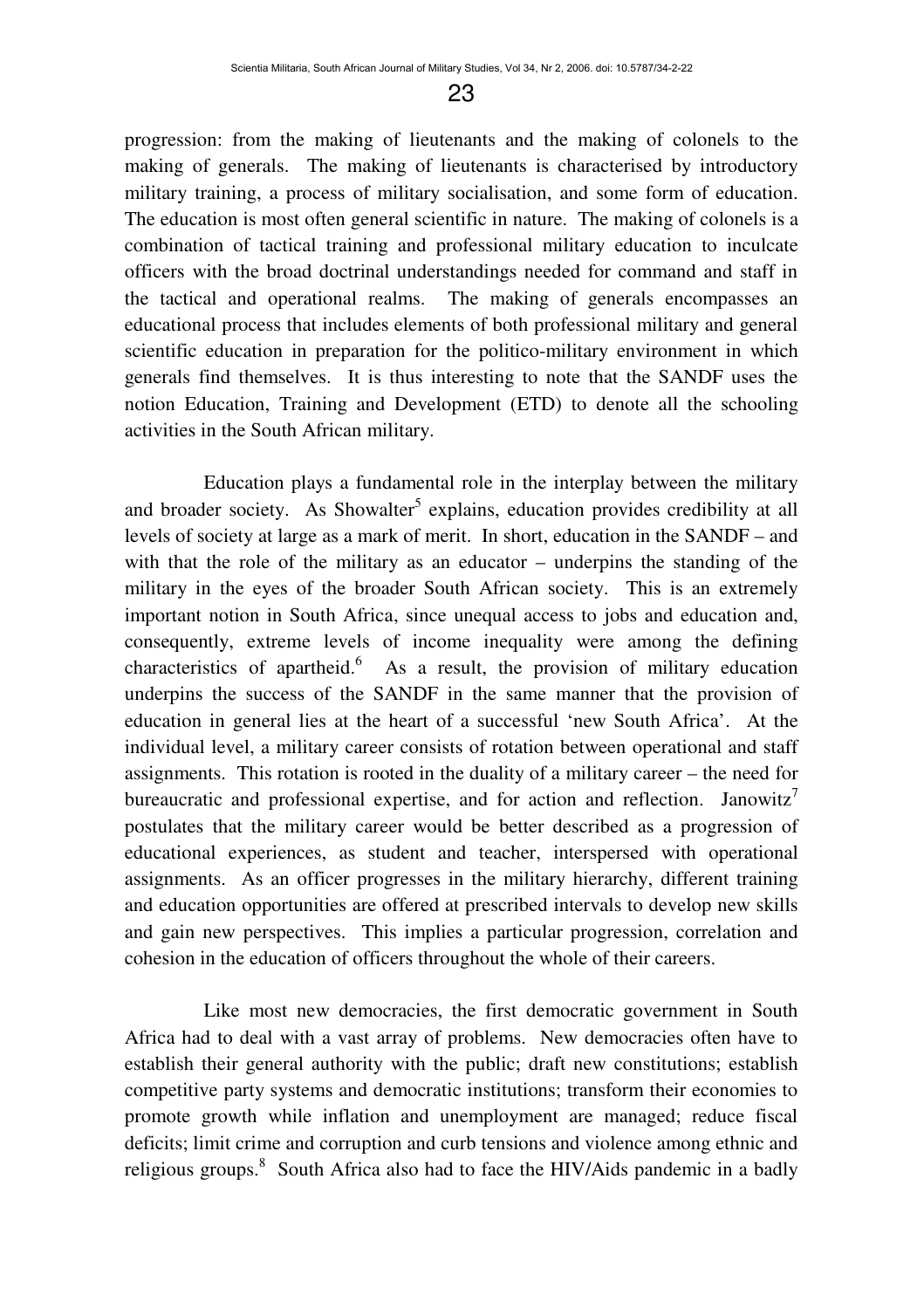distorted society. Though these problems affected the military, none was of a specific military nature.<sup>9</sup>

The 'new South Africa' in particular did not face any significant conventional threat from either the international or domestic environment. Political, security and strategic thought and approaches tended to be idealistic in nature. There was a deliberate effort to steer away from a more competitive, realist, nationalistic outlook on domestic and international security affairs. Such an approach was understandable, given apartheid South Africa's history of the  $securocratisation<sup>10</sup>$  and militarisation of society and the destructive role of the apartheid government's security forces in the region.<sup>11</sup> A large number of policy documents outlining the government's approach in dealing with security and military affairs have been produced since 1994. Most noticeable are the White Paper on Defence, White Paper on Defence Related Industries in South Africa, and White Paper South African Participation in International Peace Missions. A human security approach and the idea of non-offensive defence or non-threatening defence underpinned most of these documents.<sup>12</sup>

In contrast with this idealistic security thinking was a process of military renewal through the procurement of an array of major new weapons systems for the SANDF – the so-called Strategic Defence Package  $(SDP)$ .<sup>13</sup> This can be seen as recognition by government that irrespective of South Africa's very idealistic policy outlook on peace and security, "bad times will return".<sup>14</sup> The underlying argument is that even peace has to be secured and that the best way to do this is to have professional, competent military forces at hand. There are rare occasions when force, and only force, can satisfy the security needs of a nation. From this perspective, force is like an airbag in your car – generally unneeded but life preserving on that one day in a thousand when the peril is truly acute.<sup>15</sup> This need for and role of professional military forces in society are not always understood in Africa.<sup>16</sup> Yet, the SDP remain very controversial and responsible for a huge public discourse. Underlying this discourse is the importance of a culture of transparency, and of free and open debate of security, defence and military matters in a democratic society. In any democratic society – new ones like South Africa in particular – recognition of the importance of a culture of understanding, articulating and debating of the complexities of security, strategic, defence and military affairs is critical.

Not only should the military be an important locus of such a discourse; it should also be an active participant in the debate. The military will only develop an understanding for the importance, the need and the nature of such a debate – and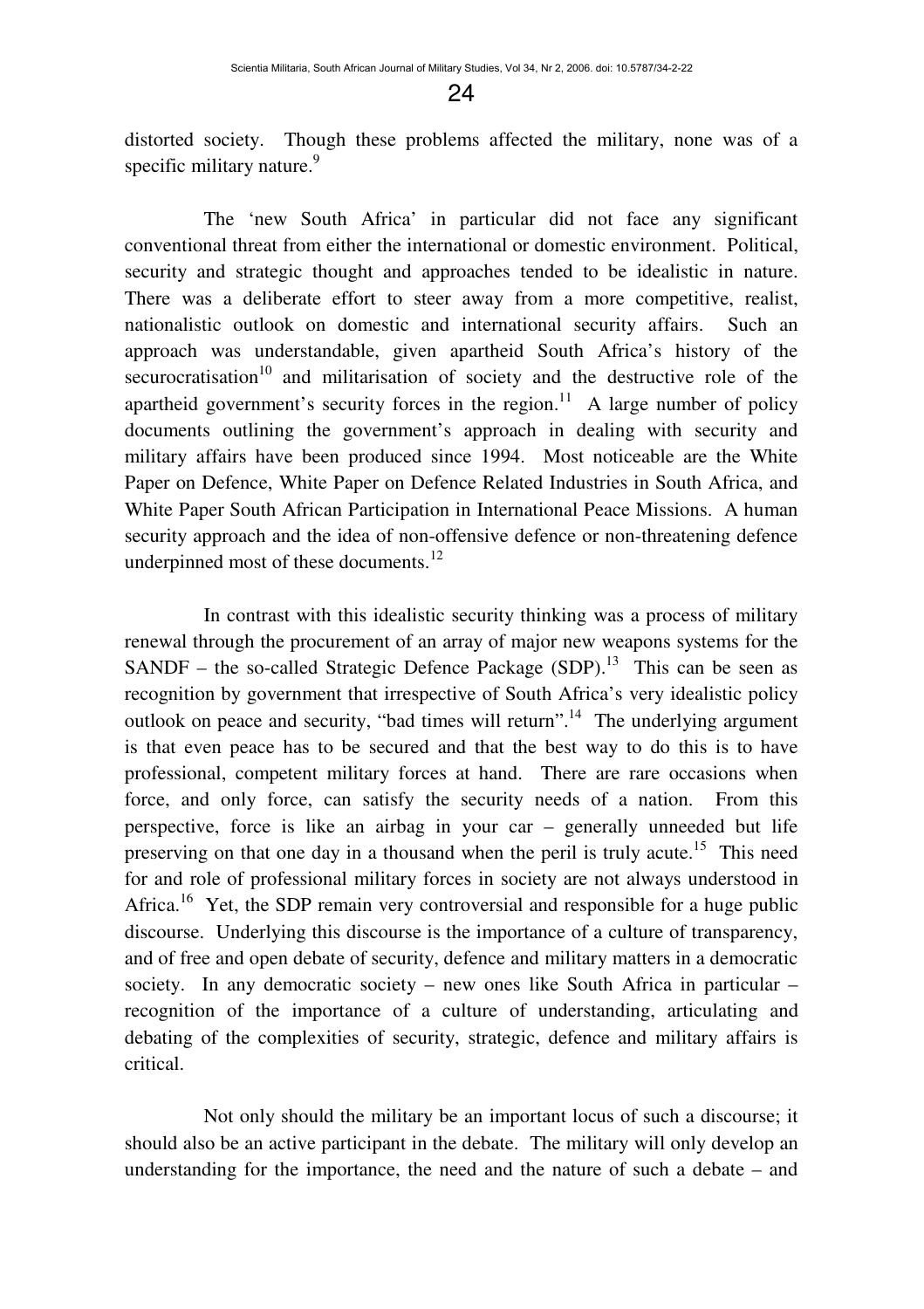also participate in it  $-$  if the officer corps has an intellectual understanding of its role in society. The SANDF was successful in the lobbying process for support of the SDP in the initial period after 1994. There was also a lively interaction between the SANDF and non-governmental think tanks like the Pretoria based Institute for Security Studies. Yet, its general interaction with the broad South African public, specifically through the media, was nothing but a disaster.<sup>17</sup> Since the completion of the White Paper on Defence and the Defence Review "consultation with civil society has declined".<sup>18</sup>

The South African Constitution adopted by Parliament on 8 May 1996 states: "The security services must act, and *must teach* and require their members to act in accordance with the Constitution and the Law, including customary international law and international agreements binding on the Republic" (emphasis added) [Section 199(5)]. It is obvious that the Constitution requires SANDF members to have a higher understanding of their operating environment than that which is normally provided through training. The South African White Paper on Defence<sup>19</sup>, under a heading titled, Education and Training, indicates that education and training are cardinal means of building and maintaining a high level of professionalism in the armed forces. The White Paper, furthermore, stipulates that the SANDF shall be a balanced, modern, affordable and technologically advanced military force, capable of executing its tasks effectively and efficiently. The need for the SANDF to be a well-educated armed force is implicit in these provisions.

The White Paper also requires from the Defence Force to design and implement a civic education programme on defence in a democracy to "instill respect amongst military personnel and other members of the DOD for the core values of a democratic South Africa through appropriate education and training".<sup>20</sup> It is important, though, to understand that this programme was not treated as a separate alone standing entity. The programme formed part of the existing training and educational programmes of the defence force. It is therefore very difficult to form an opinion as to the success of the programme. There is reason to believe that the majority of military members have embraced the democratic ethos in the country. Whether this is the result of this required programme, the general democratic ethos in the country or the normal military courses are almost impossible to say.

The demands placed on the leaders of the SANDF since its inception have grown in scope and intensity. These demands extend well beyond the traditional responsibility of preparing forces for and executing combat and other types of operations. Since 1994, the SANDF has had to deal with unique structural and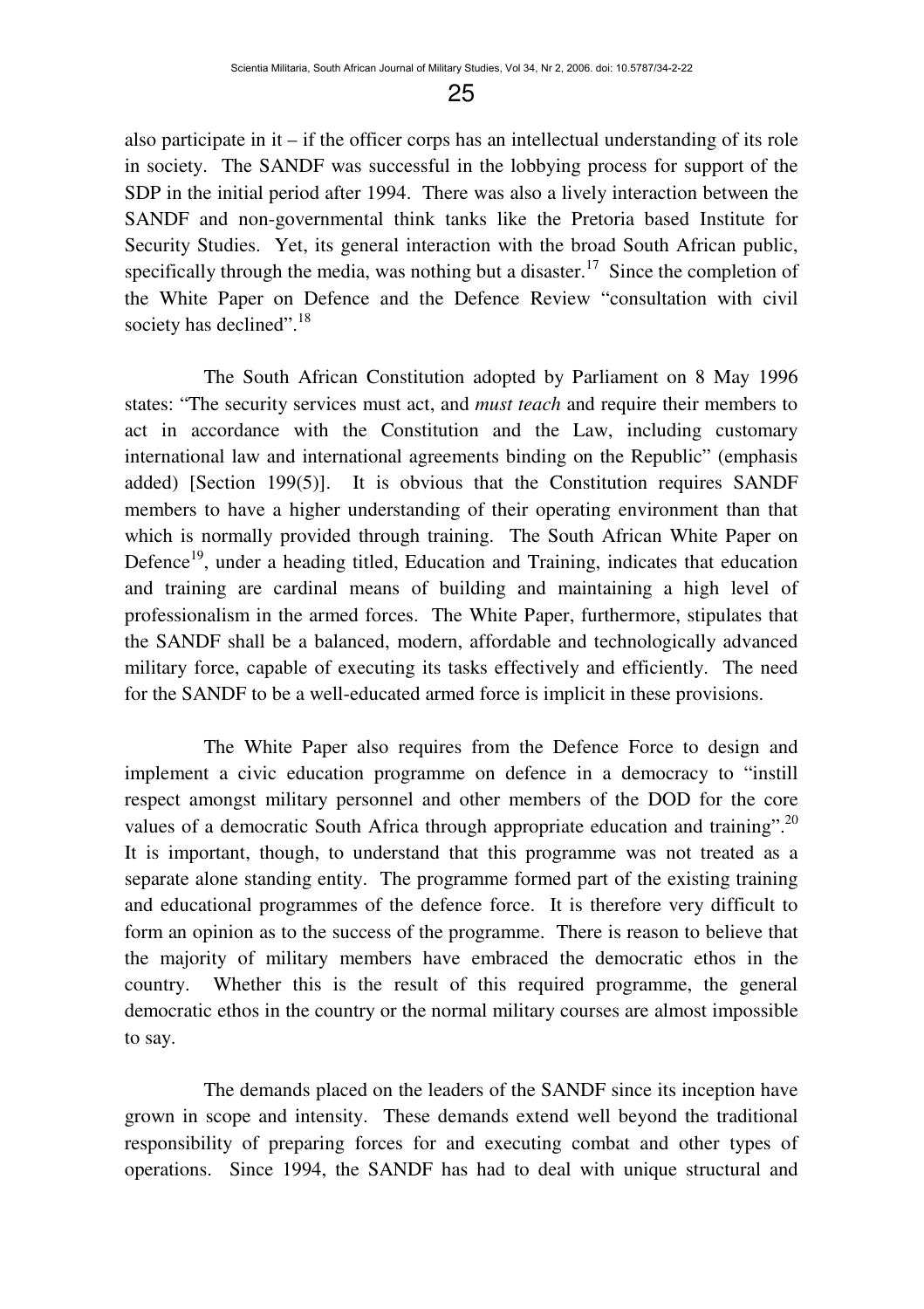strategic challenges. The brief history of the post-apartheid period in South and Southern Africa has reinforced the need for military officers who are not only technically and tactically proficient, but also well versed in strategy, history, geopolitics and, in particular, in the complex cultures and politics of the African continent.

## **The historical legacies of the integrated armed forces in search of professionalism**

In the SANDF, as in its predecessor, the SADF, $21$  education has always been perceived as a 'nice to have'. Education has never been an integral part of the career of an officer to the extent that it was institutionalised and thus a requirement for promotion to a higher rank. By 1994, the SADF was the largest, most up-todate, and most sophisticated military force in Southern Africa.<sup>22</sup> In essence, though, the SADF was a war-fighting force with an emphasis on operational and tactical matters,<sup>23</sup> or, as Seegers explains: "military experience counted more than intellectual or staff ability" and "the action was in the line".<sup>24</sup> During the 1970s and 1980s, soldiers were needed "on the border" or "in the bush". The SADF favoured tactical training and experience. Only a few members of the SADF (the generals sitting on the State Security Council, in particular) involved themselves with the broader political and economic challenges of the Apartheid State. For the greater part of the SADF it was a matter of focusing on the immediate operational and tactical challenges with which they were confronted. This attitude was reflected in the findings of the Truth and Reconciliation Commission in South Africa, led by Archbishop Desmond Tutu. The SADF had no real culture of military education. The Military Academy, for example, did not even offer courses in disciplines such as strategy and defence policy until 1991. In fact, no subject of a military professional nature, such as Military Strategy of Military History, was compulsory for any student.<sup>25</sup> Officers who were seen as being too academically inclined were considered unsuitable for command positions.<sup>26</sup>

In 1980, Heitman published an article titled "Is the Army Literate?" in *Militaria*.<sup>27</sup> It was concluded that the SADF neither read nor wrote and was suffering from mental stagnation. He identified three possible reasons for officers in the SADF neither reading nor writing: the bureaucratic process to obtain security clearance for anything written; the absence of suitable local military journals; and the absence of any professional, financial or other form of incentive. In the end, the emphasis on training and experience in the SADF resulted in a very tactically minded force. The fact that the SADF was a conscript force reinforced this tactically mindedness. $^{28}$  Thus, SADF officers were in general very politically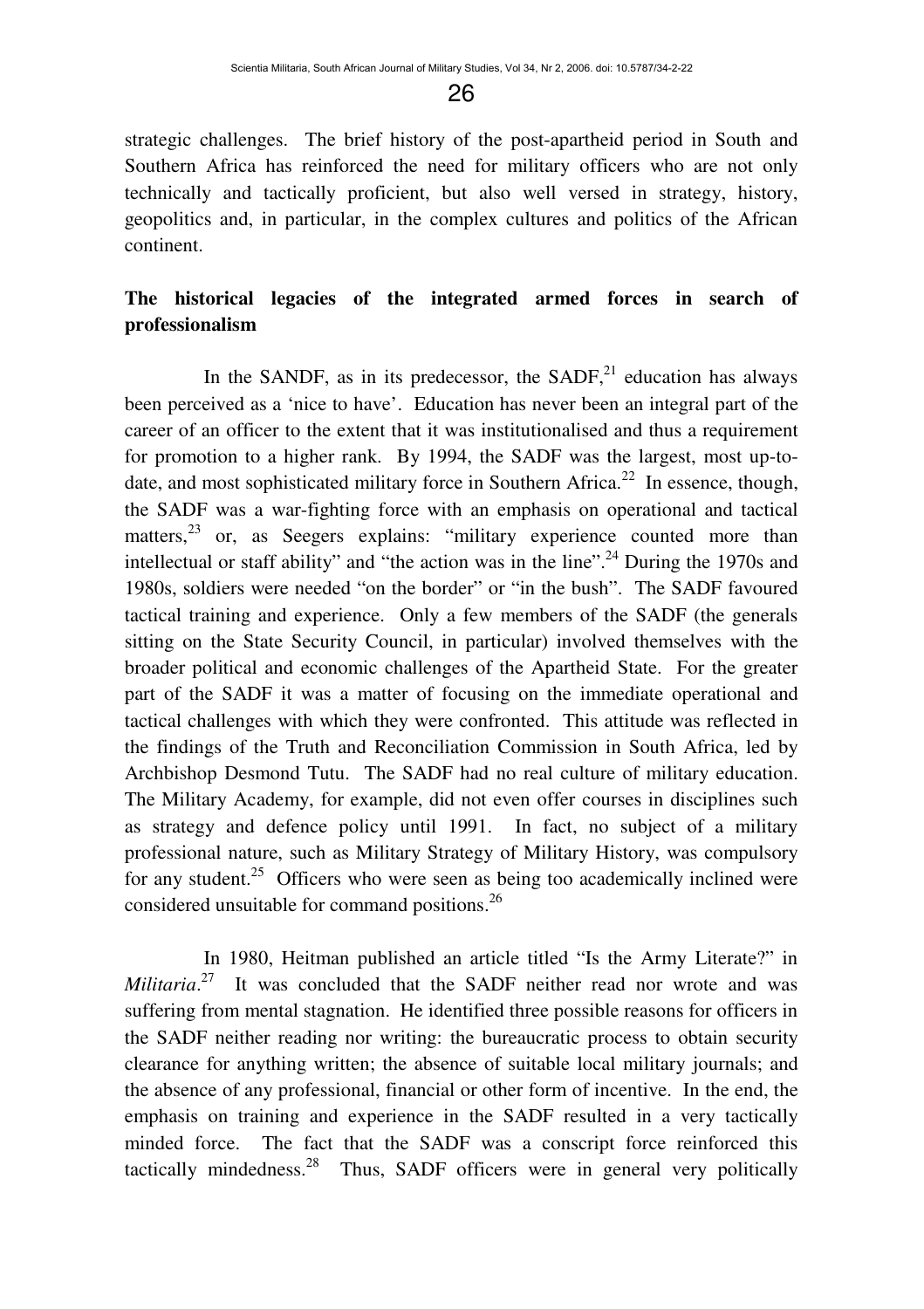naive.<sup>29</sup> And because officers did not read or write, professional knowledge was not widely shared within and outside the SADF. In fact, it had very little depth. Not much has changed in this regard over the last ten years, although there are a noticeable number of officers who have busied themselves with academic studies at tertiary institutions throughout the country.<sup>30</sup> Sad to say, the majority of these studies fall outside the realm of the study of security, strategic and military affairs. And, like its predecessor, the SANDF has also not institutionalised education as an integral part of the careers of its officers. Academic qualifications are not held in high regard and are not a requirement for promotion.<sup>31</sup>

But what about the non-statutory forces $32$  that fought the Apartheid state's military machine and became part of the SANDF after 1994? Most of these nonstatutory forces came from a revolutionary environment. Revolutionary wars by nature necessitate a political and strategic orientation. Liebenberg, for example, asserts that revolutionary soldiers "have a broader understanding of the political world".<sup>33</sup> Revolutionaries do not become politically and strategically minded through training and tactical experience in war-fighting. Worldwide and throughout history, revolutionary armies have been known for their political education or, rather, political indoctrination. Given that military expertise is the result of the interplay between military experience, training and education, military education – through political indoctrination – alone does not epitomise real professional military knowledge.

The ideological basis of the struggle against apartheid included a strong element of Marxism that was reinforced by training in communist countries.<sup>34</sup> The guerrilla forces that were integrated into the SANDF were highly politicised, $35$  and very 'streetwise'.<sup>36</sup> For decades, part of their ingrained culture had been to resist, defy, test, protest and challenge official authority. Liebenberg argues that these soldiers were much more analytical, creative, adaptive and pragmatic. $37$  Perlmutter and Bennet explain the challenge that revolutionaries like these pose to a professional armed force:

The dilemma of the military in postrevolutionary times is that the revolutionary soldiers must be politically disarmed and professionally rearmed. The transition for revolutionary soldiers is difficult, especially for those officers who become romantic and nostalgic for the heady revolutionary days. Soldiers, like party ideologists who find themselves bored and impatient with the mundane chores of government, become political liabilities for the regime. On the whole, government finds alternative roles for them; but if they insist on continued military service,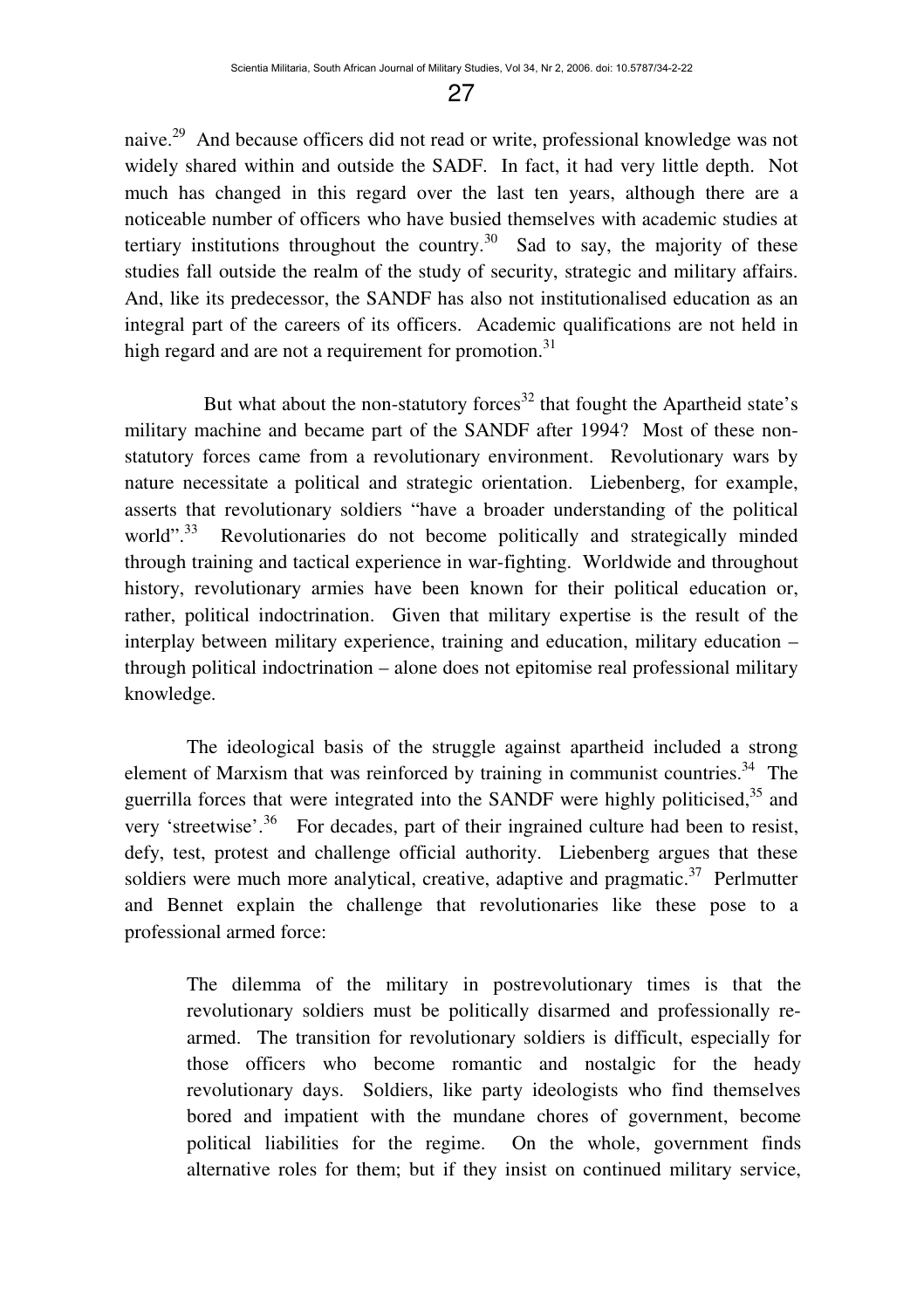they must submit to the professionalization and routinisation process that engulfs the military in the postrevolutionary period. Ideally, the postrevolutionary army should become routinised, depoliticised, and professionalised.<sup>38</sup>

Some of these non-statutory force members did received military training – in some cases education – in various places in the world.<sup>39</sup> This at least provided them with a broader world view than most of their colleagues from the SADF. Also, some of the members of these forces gained tactical experience in fighting revolutionary wars in places like Angola. The problem, outlined by Perlmutter and Bennet, was that these forces in particular were not used to operating as a bureaucratic armed force. Thus both the former statutory and non-statutory forces that were brought together in the SANDF had to be "politically disarmed and professionally re-armed".

The need for education since 1994 has, however, been rooted in the requirement to unite and build a single cohesive defence force, to redress the wrongs of the past and to restructure and transform the defence force for the future. These, primarily, were the needs that brought members of the different pre-1994 belligerent forces together in the classrooms of the newly created SANDF. It was primarily in the classrooms of the different training and educational institutions that most of the members of the pre-1994 belligerent forces were introduced to each other for the first time. It was in these institutions that they were first confronted by their fears, where prejudices and old views were challenged and where a new team spirit was developed. The training and educational institutions, therefore, needed to be robust enough to not only provide training and education in the traditional sense of the word. They first had to address and facilitate a completely different set of dynamics before and as part of the educational process. The South African Military Psychological Institute played a cardinal role in helping these institutions to deal with these processes.<sup>40</sup> This begs the question: what was the nature of the schooling provided by the SANDF since 1994?

## **The process of military professionalism: understanding education, training and development in the SANDF**

Like most defence forces, the SANDF provides a wide variety of education and training opportunities to its officers. There is recognition that education, training and experience are all important in the making of an officer, but that this does not necessarily take place at the same institution and at the same time.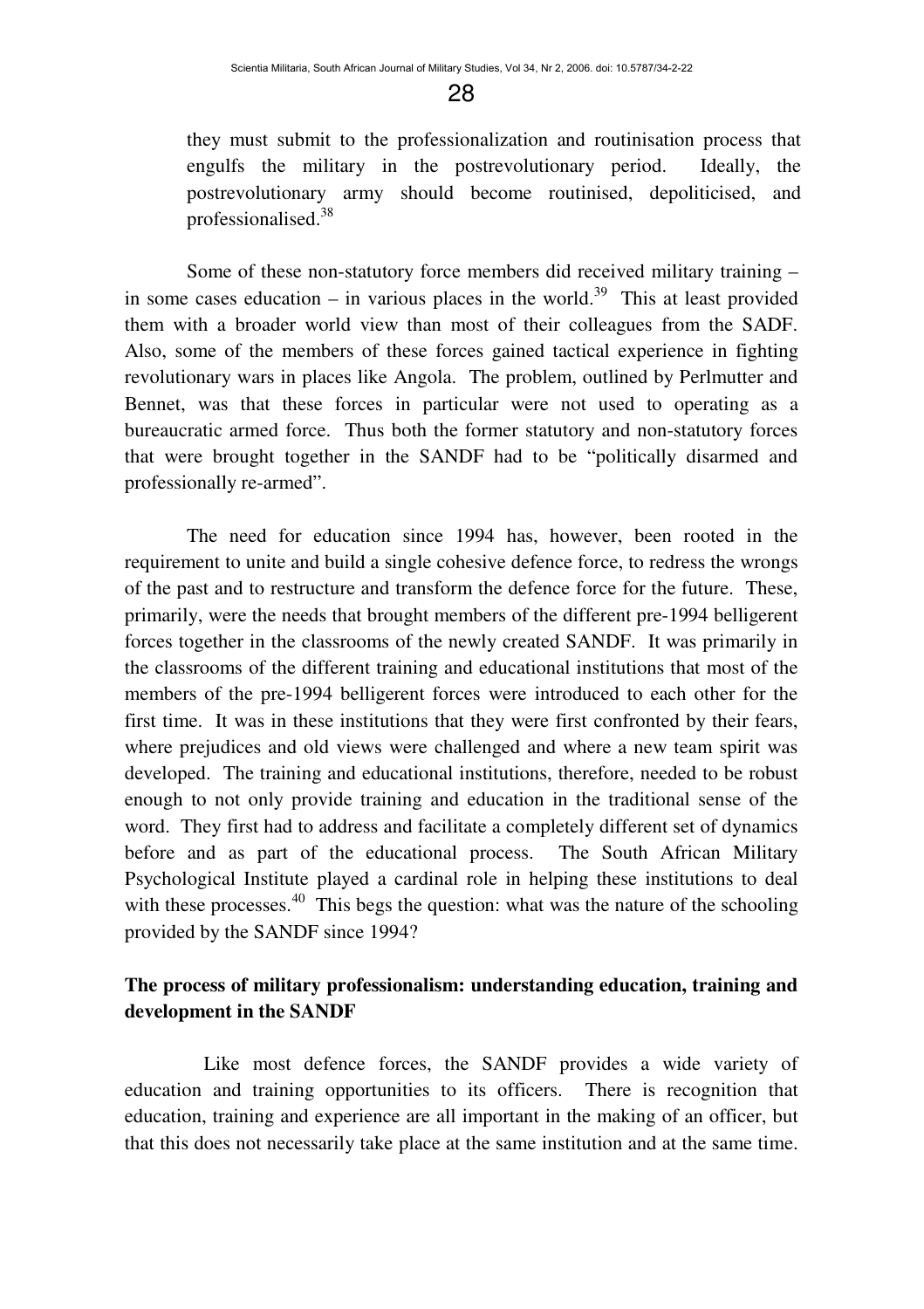The framework used in this discussion reflects the kind of training and education that are provided to officers in most armed forces of the world.

#### *Providing basic professional military education and training*

The first step in the process of the making of professional military officers is the provision of a basic, professional military education and training – 'the making of lieutenants'.<sup>41</sup> Three processes underpin the making of lieutenants. Firstly, candidate officers need to embrace the military ethos and become military minded. They ought to think and act like soldiers and officers. This necessitates a very strong emphasis on military socialisation – and emotional maturity.<sup>42</sup> The example of mentors and other role models within the military is of critical importance in this regard. Secondly, candidate officers, whether in the army, navy or air force, have to be prepared for their primary function as military professionals: armed combat. This requires an emphasis on the training domain to equip them with the necessary military (fighting) skills to operate as junior leaders in their respective geographical domains. Thirdly, candidate officers need to develop an understanding of the military profession and the proper role thereof in a modern democratic society. This necessity is rooted in military education.

In the SANDF, the first two processes are the primary focus of the Naval College and the Air Force Gymnasium and Army Gymnasium.<sup>43</sup> At present, one year is utilised for the initial military training and socialisation. At the Army Gymnasium in particular, the emphasis is on the provision of a solid infantry grounding as a foundation for corps training. Being military minded also implies an understanding by candidate officers of the notion of 'defence in a democracy' and of "developing the political and ethical dimensions of military professionalism" as outlined in the South African White Paper on Defence.<sup>44</sup> Insight into these higher order conceptions can only be acquired through academic study and this underpins the vital role of academic studies at the South African Military Academy. After one year of military training and socialisation at the junior leader training institutions, the candidate officers are transferred to the Academy where the bulk of their time is taken up by academic (university) studies. Ideally, officers should graduate with a first degree and a commission as a lieutenant in a particular service after one year of training and three years of study. (See figure 1.)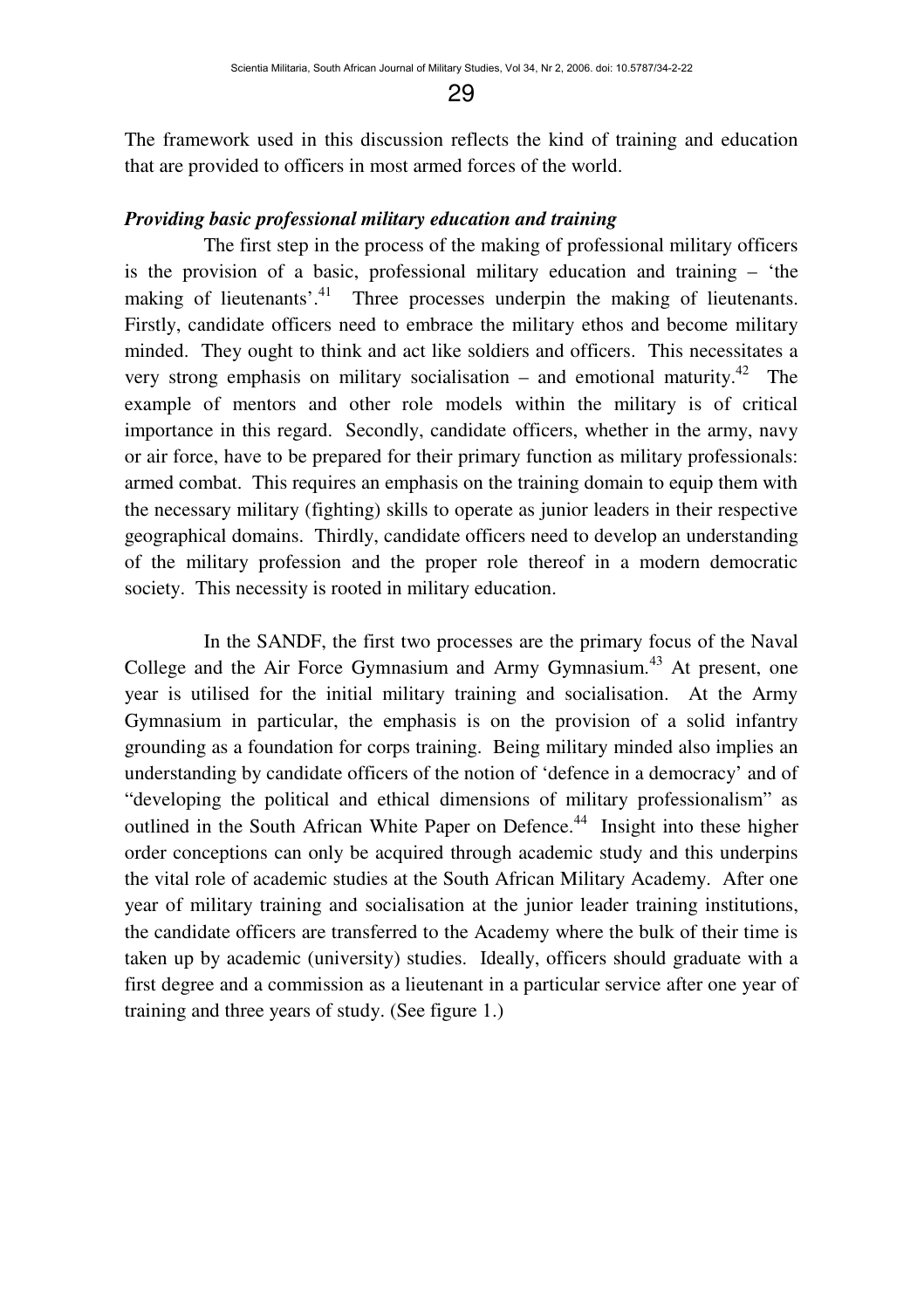## **Figure 1:**



The duration of a specific individual's tenure of study at the Academy, however, depends on his own record of achievement. The ideal is that as many as possible of the candidate officers should stay at the Academy for three years of study. After three years, the potential officer is commissioned with a long-term contract from the Department of Defence. If not, a student may choose or be directed towards a one-year certificate in military studies at the Academy with an accompanying short- or medium-term contract. In such a case, completion of studies through correspondence and switching to a long-term contract remains a possibility.<sup>45</sup>

The role of jointness in the making of lieutenants in the SANDF has to be emphasised. Whereas the training and initial socialisation is service and even corps specific, education at the South African Military Academy is a joint endeavour.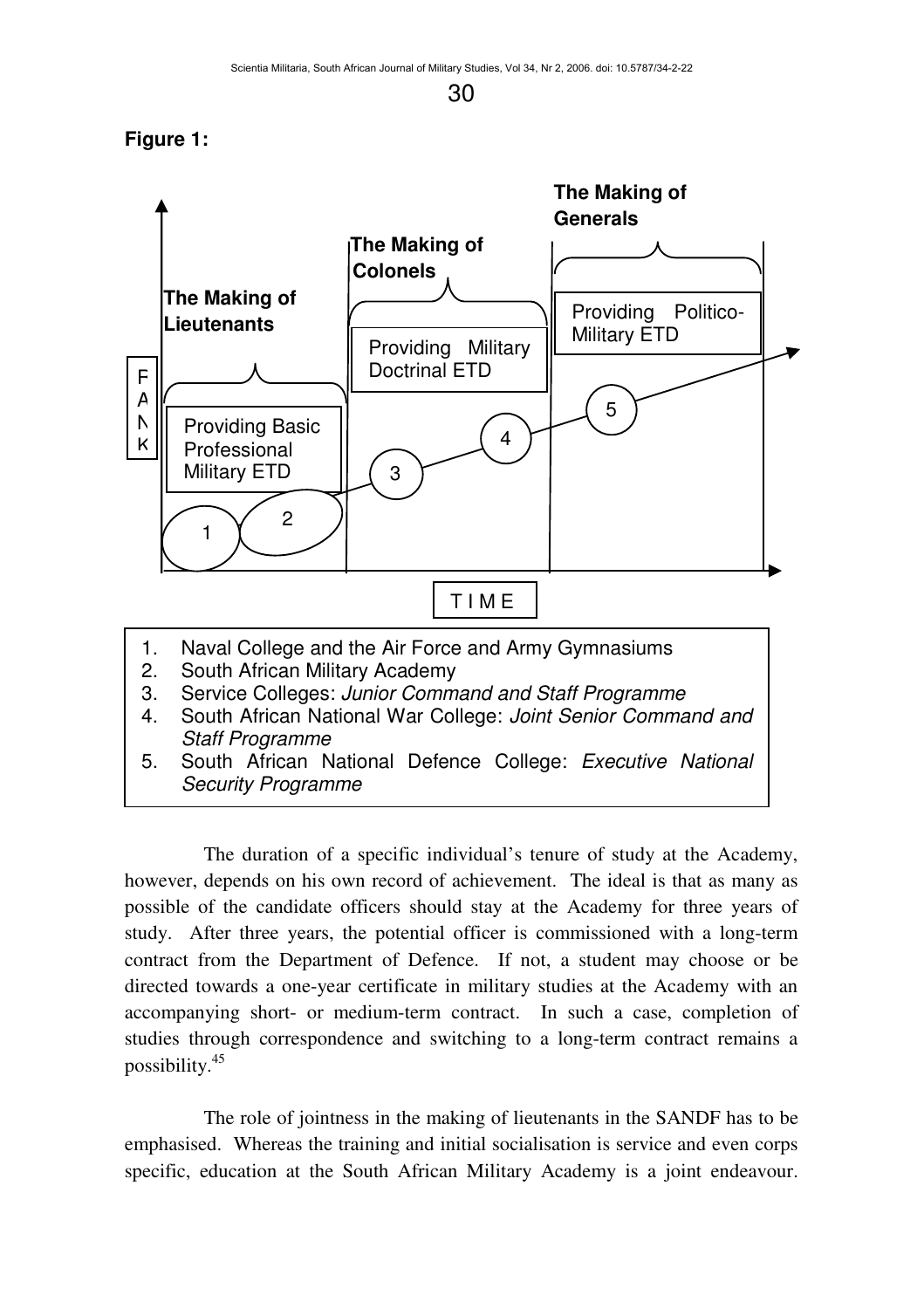Unlike most of the world's armed forces, South African officers are bred in jointness. The advantages and disadvantages of such an approach are open for debate. The emphasis on jointness, for example, has an erosive effect on the service specific military socialisation during the first year of training. This is an especially thorny issue considering the fact that the Military Academy has an academic, rather than a regimental ethos.

What has changed since 1994? Firstly, there was a deliberate effort by the different services to develop a single curriculum for the first year of training presented to the candidate officers at the different institutions. This single curriculum makes provision for the culture and service specific training of each service, but ensures that the same standard is adhered to throughout.<sup>46</sup> Secondly, whereas, in the case of the Army, each corps school used to train its own officers, a single training institution – the Army Gymnasium – was given responsibility for the initial training of all the candidate officers of the Army after 1994. Thirdly, since the recruitment of the Defence Force is now specifically directed towards communities that were to some extent excluded from service in the past, there is a deliberate effort to give people from previously disadvantaged communities an opportunity to acquire a basic tertiary education. Within the SANDF there has, therefore, been an increasing need for and emphasis on education since 1994. As a developmental tool, education has become increasingly important. In some circles, there are even visions of a first degree as a prerequisite for entrance into the officer corps.<sup>47</sup>

#### *Providing military doctrinal education and training*

Military doctrine is the bridge between thought and action. It interprets the higher conceptualisation of war, embodied in strategic theories and operational plans, into working guidelines for action – 'standard operating procedure'.<sup>48</sup> The purpose of military doctrinal education and training is to give officers all the competencies they need to deploy and employ military formations from a platoon to, in the case of South Africa, a division. The aim is to school officers to be tactically and operationally minded and to operate with ease in these realms. The doctrinal schooling of officers culminates in the ability of the officer to be a campaign planner and an operational commander. Crackel refers to officer development at this level as the 'making of colonels'.<sup>49</sup> Important to understand, though, is that the making of a colonel starts as soon as the officer receives his commission – even before that.

Two institutions are primarily responsible for doctrinal schooling in the SANDF: the different service colleges<sup>50</sup> and the South African National War College. (See Figure 1) The different service colleges are the main tactical training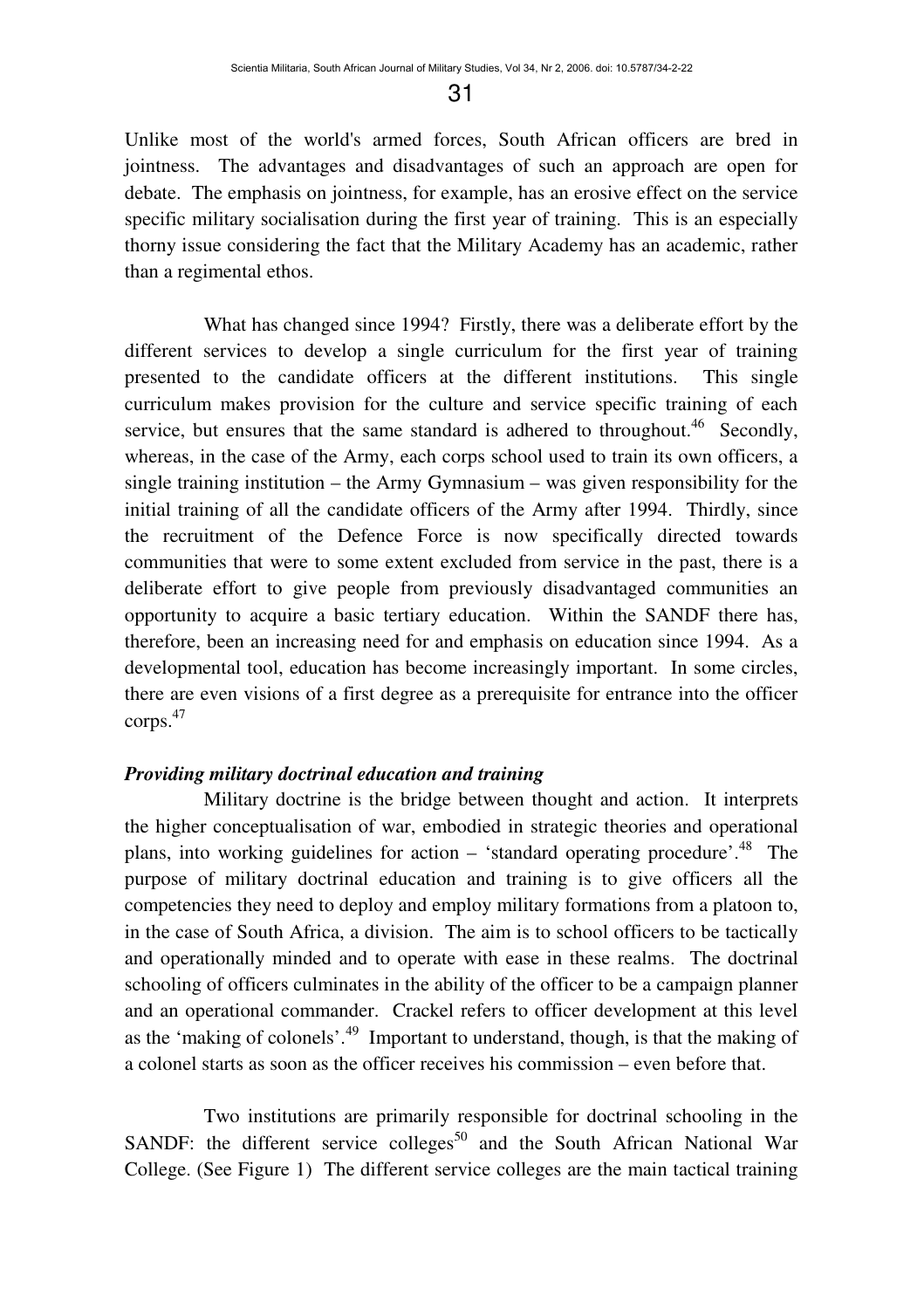institutions in the SANDF. These colleges have a service specific focus in their training, since the aim is to give officers a thorough schooling in the tactics of land, maritime and air warfare and the use of land, naval and air power in military operations other than war (MOOTW). In the case of the Army, the course is split into a distance education phase of six months and a residential phase of twenty-four weeks.<sup>51</sup> Officers attending the Junior Command and Staff Programmes are senior majors – lieutenant-commanders in the case of the Navy.<sup>52</sup> The newly created National War College, on the other hand, presents a twelve-month Joint Senior Command and Staff Programme to lieutenant-colonels. The programme focuses on campaign level warfare and prepares students to be operational commanders.<sup>53</sup> To be specific: the programme aims at "preparing selected officers for senior appointments at the operational level by developing their command, staff and analytical skills, and by broadening their professional understanding of singleservice, joint and combined operations, the management of defence and the wider aspects of conflict".<sup>54</sup>

The biggest and most obvious change since 1994 has been the creation of the National War College, officially opened on 28 January 2002, and the introduction of the Joint Senior Command and Staff Programme.<sup>55</sup> Whereas each service previously presented its own 'senior' staff course, the emphasis at the National War College is on jointness. The 'senior' staff course in 1994, inherited from the former SADF, had an almost exclusive focus on the tactical level with an accompanying emphasis on training. Not only has the emphasis since 1994 shifted towards the operational level of war, but the curriculum now also reflects a developmental and educational methodology. The study of military history features very prominently in this regard.<sup>56</sup> The greater emphasis on education necessitated a greater input from academics into the development and presentation of the course. A military historian with a doctoral qualification has been appointed at the South African Army College since 1997. He is not only responsible for teaching military history at the National War College and the Army College at present, but also facilitates an annual staff trip to the most important battlefields of the Anglo-Zulu and the Anglo-Boer Wars in northern KwaZulu-Natal for National War College students<sup>57</sup>

Two other important changes are also noticeable. The one is the provision for military bureaucratic education in the curricula of the different colleges. In the past the emphasis was almost exclusively on warfighting and other military operational issues. In the case of the National War College, this has been formalised through an agreement with the Tshwane University of Technology concerning the presentation of a diploma in military management as part of the Joint Senior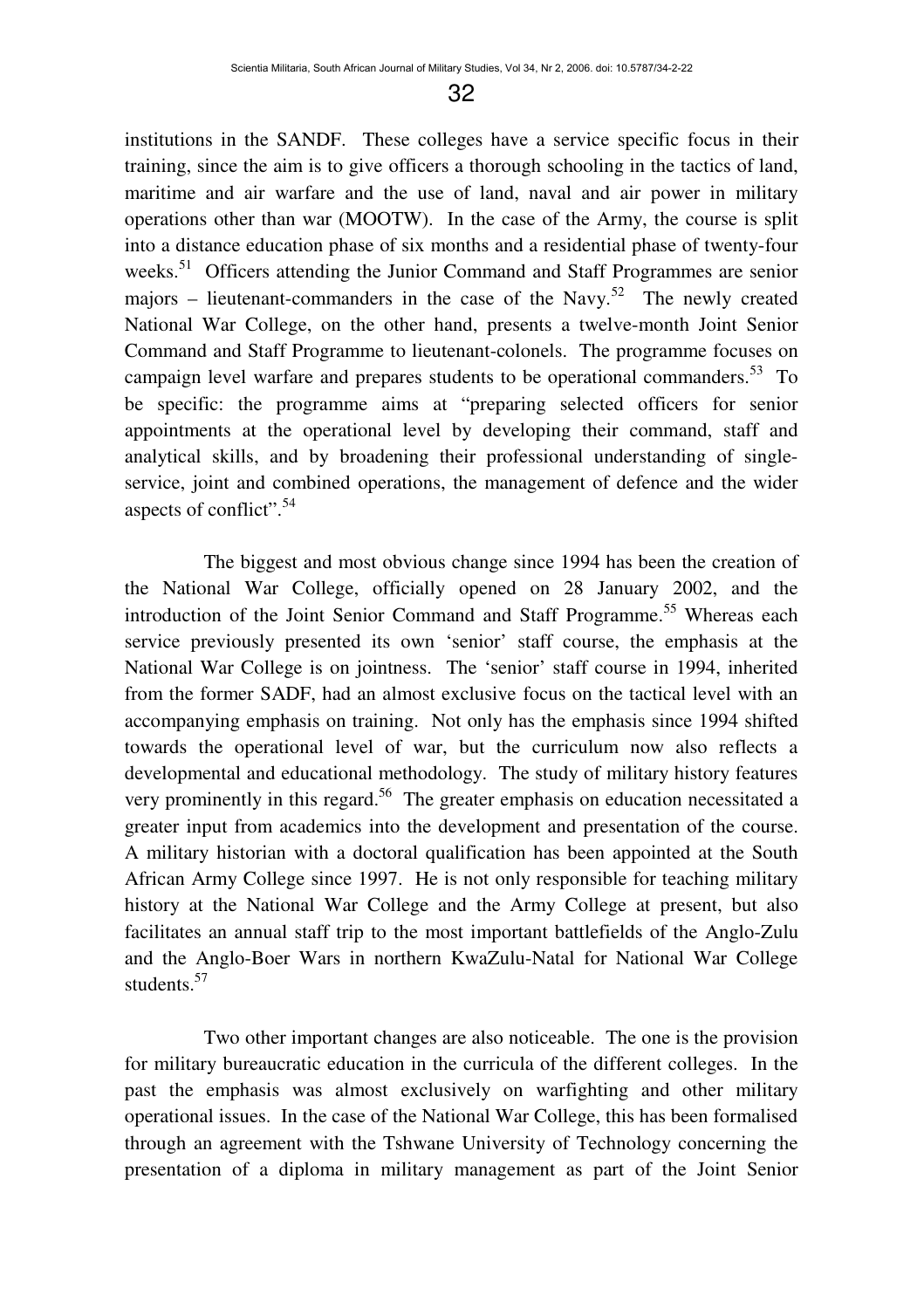Command and Staff Programme.<sup>58</sup> A second very important change has been the interaction with foreign staff colleges from all over the globe, Africa in particular, since 1994. These interactions not only had a formative influence on the curricula of the colleges; it also led to the exchange of students and directing staff. This has become an important part of military diplomacy in the SANDF, especially in its relationship with other defence forces on the African continent.<sup>59</sup>

#### *Providing politico-military ETD*

In most armed forces, the careers of officers up to the rank of colonel or navy captain are mostly confined to the military environment. As generals or admirals, however, they also have to operate in the politico-military sphere. Thus the purpose of politico-military schooling is to assist officers to prepare themselves for high command. Whereas basic military and doctrinal schooling is directed towards the making of lieutenants and colonels, politico-military education aims at the making of generals. The making of generals focuses on the need for senior officers to become strategically and politically minded. They have to be prepared to work with leading defence officials and political office bearers in managing and controlling the country's military resources in accordance with the security needs of the country and in subordination to the polity. $60$ 

The South African National Defence College presents the Executive National Security Programme to colonels and navy captains earmarked for promotion to general or admiral. (See Figure 1.) Prior to the introduction of this programme, the National Defence College presented the Joint Staff Course aimed at "educating, primarily, senior SANDF officers, at the military strategic level".<sup>61</sup> Due to the changed circumstances in South Africa, a need was identified for officers to be exposed to the national strategic level and to become acquainted with the functioning of other state departments, foreign defence perspectives and the civilian sector. The Executive National Security Programme focuses on national security issues in a regional and African context, against the background of global issues. The central theme, however, is national security. $62$ 

Though the decision to migrate from the Joint Staff Course to the Executive National Security Programme was sound, certain shortcomings emerged in recent times. The first is rooted in the difference between an educational and a training approach in the presentation of the programme. To be specific, the programme does not make provision for an active educational process and students do not necessarily go through a process of internalising newly acquired knowledge. At the same time, it should be emphasised that the Executive National Security Programme is an excellent compact programme, comparable to similar programmes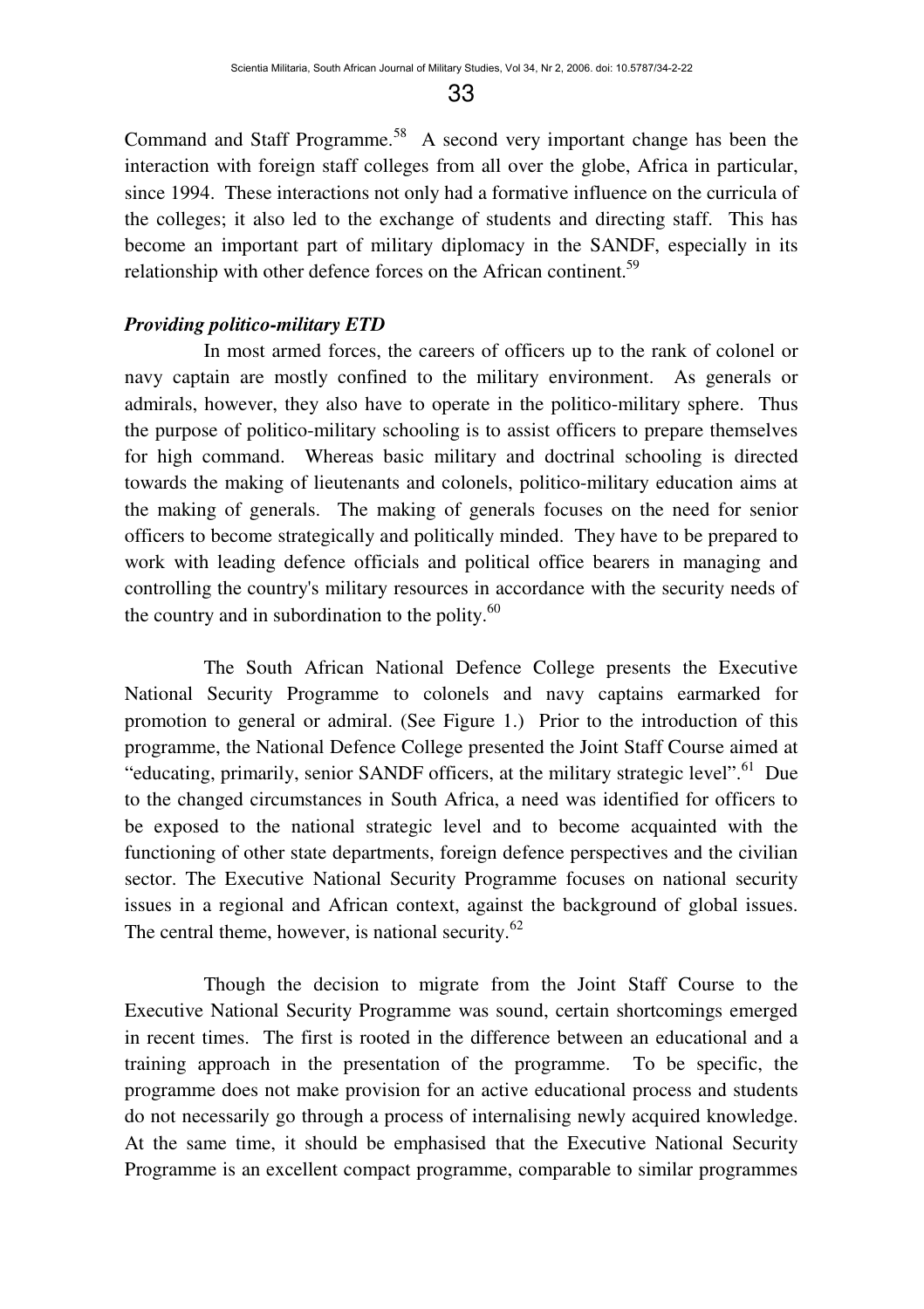elsewhere. The problem concerns the way in which it is presented, since the internalisation of knowledge is time intensive. Compared to similar programmes presented elsewhere, there is not sufficient time to debate the issues addressed to the extent that is required for analysis. Students need sufficient time to debate, disagree, argue, criticise and adjust opinions with regard to particular issues. Also, not enough emphasis is placed on the cultivation and development of a personal informed opinion. Though the scope of the programme is extensive its academic depth is under suspicion. $63$  This particular point is underpinned by the lack of formal processes of assessment. In recent years, nomination to attend the programme is all that was needed to successfully complete the programme.<sup>64</sup> As Van Creveld explains, career-conscious officers are not "necessarily motivated to serious study in an institution where there is no competition and from which everybody who enters is certain to graduate".<sup>65</sup> The National Defence College, however, became aware of these shortcomings and has ventured into a process of making some necessary adjustments and changes.

A second problem concerns the level at which the programme is focused. At present, the National War College focuses on the operational level of war in its presentation of the Joint Senior Command and Staff Programme, whilst the Defence College focuses on national security in the presentation of the Executive National Security Programme. It is clear that the military strategic level is not addressed in any depth. Whether this ought to be the responsibility of the National War College or the National Defence College is open to debate. The issue is further complicated by the fact that the average officer has already spent a vast amount of time on formal training and education, and, secondly, that there is a need to extend the time spent on the Executive National Security Programme. Thus not only is it not clear where the responsibility for military strategic education should be located, but where to find the time to address the dilemma is also a problem. Taking into account that the military is primarily responsible for the military slice of national security, the military strategic level of war is not something that can be discarded or overlooked. The geo-strategic tendencies that unfolded worldwide since 9/11, including the conflicts in the Middle East and further afield, suggest a return to the more traditional understanding of security, with the military taking a more prominent position in scholarly focus. But more than that, though it is important for officers to understand the higher order conceptions of security, their main business remains the role of the military in addressing the security needs of society. Military strategic issues can never be neglected by the military.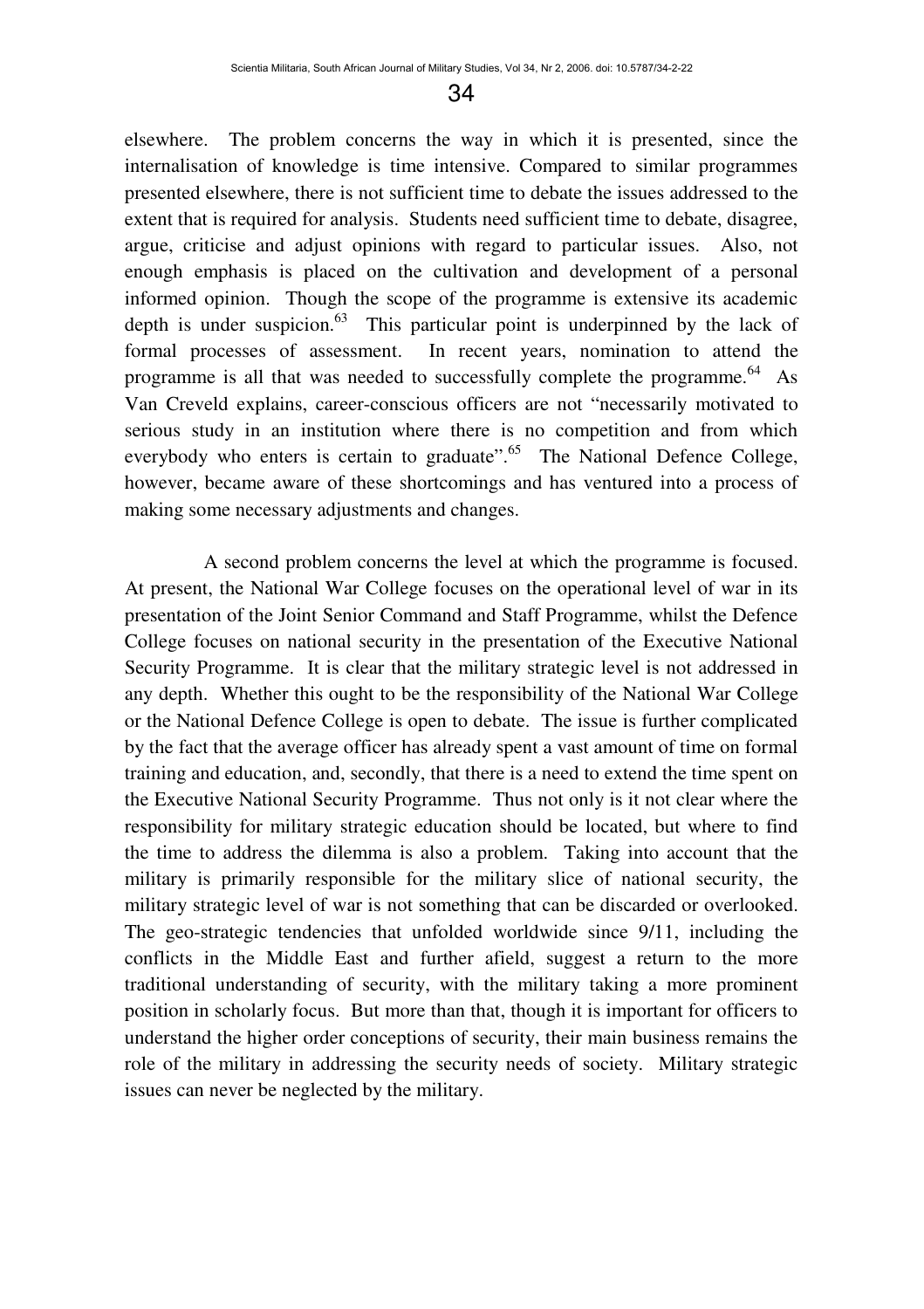## **Factors influencing and characterising education, training and development in the SANDF**

It is not easy to outline all the factors that influence education and training in a particular armed force and time frame. There are a number of very definite considerations, some more obvious than others, that have influenced education in the SANDF over the past ten years. It should be noted, however, that it is difficult to determine the precise extent to which these factors have influenced the educational and training system in the SANDF. The list of influencing factors is also far from complete.

The first real challenge is the use of the term ETD – Education, Training and Development. Grouping these different notions together in one organising concept gives rise to the danger that neither training, nor education or development is done well. In fact, most of the senior 'ETD institutions' – the exception being the Military Academy – at present aspire towards the development of an educational capacity. Most do it through outsourcing of the academic component of their programmes. This means that they don't rely on their own capacity to educate. It also implies that the attributes that are needed for an educational ethos are lacking. In fact, most educational institutions in the SANDF at present lack the ability to present students with a real educational experience. One senior SA Army general, for example, describes the nature of training and education in the SANDF as "mechanistic" and pointed out that it is "mark sheet driven".<sup>66</sup>

A further noticeable challenge is the lack of academically qualified directing staff. Most of the officers serving on the directing staff of educational institutions – the Military Academy once again being the exception – do not possess suitable post-graduate academic qualifications. Most of the SANDF's educational institutions are, therefore, faced with a situation of institutional paralysis: a willingness to be an academic institution, but an inability to become that. The directing staff at these educational institutions at present also does not busy themselves with the kind of activities with which academics normally attend to – teaching and research, to be specific. It has been said that they are nothing more than glorified administrators and bureaucrats, their days being filled by all kinds of organising activities to keep the different programmes running.<sup>67</sup> This leaves them with very little time for constructive research and development, the lifeblood of any academic institution. Thus there is a real danger that the SANDF's schooling institutions are neither institutions of training nor of educational excellence.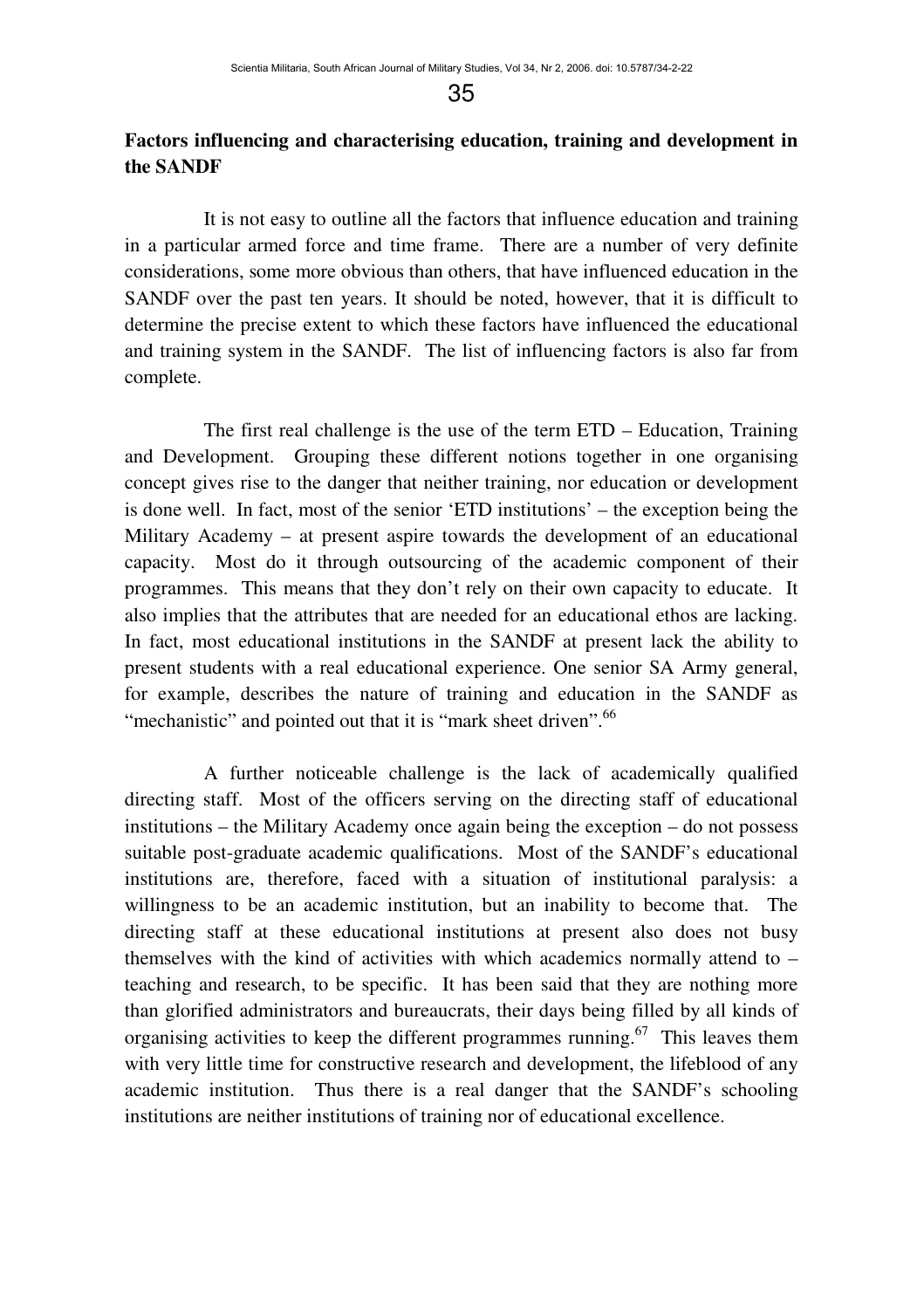Budgetary constraints will always remain a challenging reality in the training and educational environment. In the SANDF this is an especially thorny issue. The South African national budget has a clear welfare focus aimed at increasing the standard of living of the average South African. Defence spending was one of the areas that were eroded to finance the welfare-focused budget. The Department of Defence budget allocation for the Financial Year (FY) 89/90 was 4.6% of the Gross National Product (GNP). In the FY 94/95 it was reduced to 2.5% and in the FY 00/01 it was further reduced to  $1.6\%$  of the GNP.<sup>68</sup> The real challenge was not how to deal with the shrinking budget but, rather, how to cope with the rising operational commitments of the SANDF in view of the smaller budget. This led to a situation where the financial allocations to the different internal SANDF structures were minimised in order to keep up with operational commitments. In the FY 04/05 the Joint Training Formation received only 75 percent of its required budget<sup>69</sup> and in the FY 05/06 only 81 percent of the required funding.<sup>70</sup> Thus there is no doubt that the erosion of the training and educational budget in the SANDF over a period of time has affected the quality of the training and education that are provided.

Another factor to consider concerns the major military doctrinal changes that have influenced training and education. Three changes featured prominently in this regard.<sup>71</sup> Firstly, the recognition that future military operations will require an increased joint and combined focus, i.e. operations in which the ability of more than one of the services and more than one country will be needed. An emphasis on jointness always has a positive effect on the problem of inter-service rivalry. This, for example, led to the creation of the National War College at which not only officers from different services are trained together, but where the presence of foreign officers became the rule rather than the exception. Secondly, the defence force has had to adapt itself to project force over very great distances. Strategic and operational force projection was and still is a very unique challenge in the African theatre of operations with its lack of infrastructure. The extent to which this challenge has influenced military thinking and education, if at all, is not clear. Its influence on the SANDF's ability to conduct operations is, however, beyond any doubt. Lastly, the need for the use of military force in so-called non-traditional roles became important and was reflected in new doctrine and in the curricula of the training and educational institutions. Indeed, this became a debated issue, even in academic circles, with questions asked about how primary the primary mission of the SANDF really is.<sup>72</sup> It has since been accepted that the secondary roles<sup>73</sup> of military forces – commonly known as military operations other than war (MOOTW) – will be an important part of the job description of armed forces in future. In particular, the use of military power not to create peace, but to keep the peace that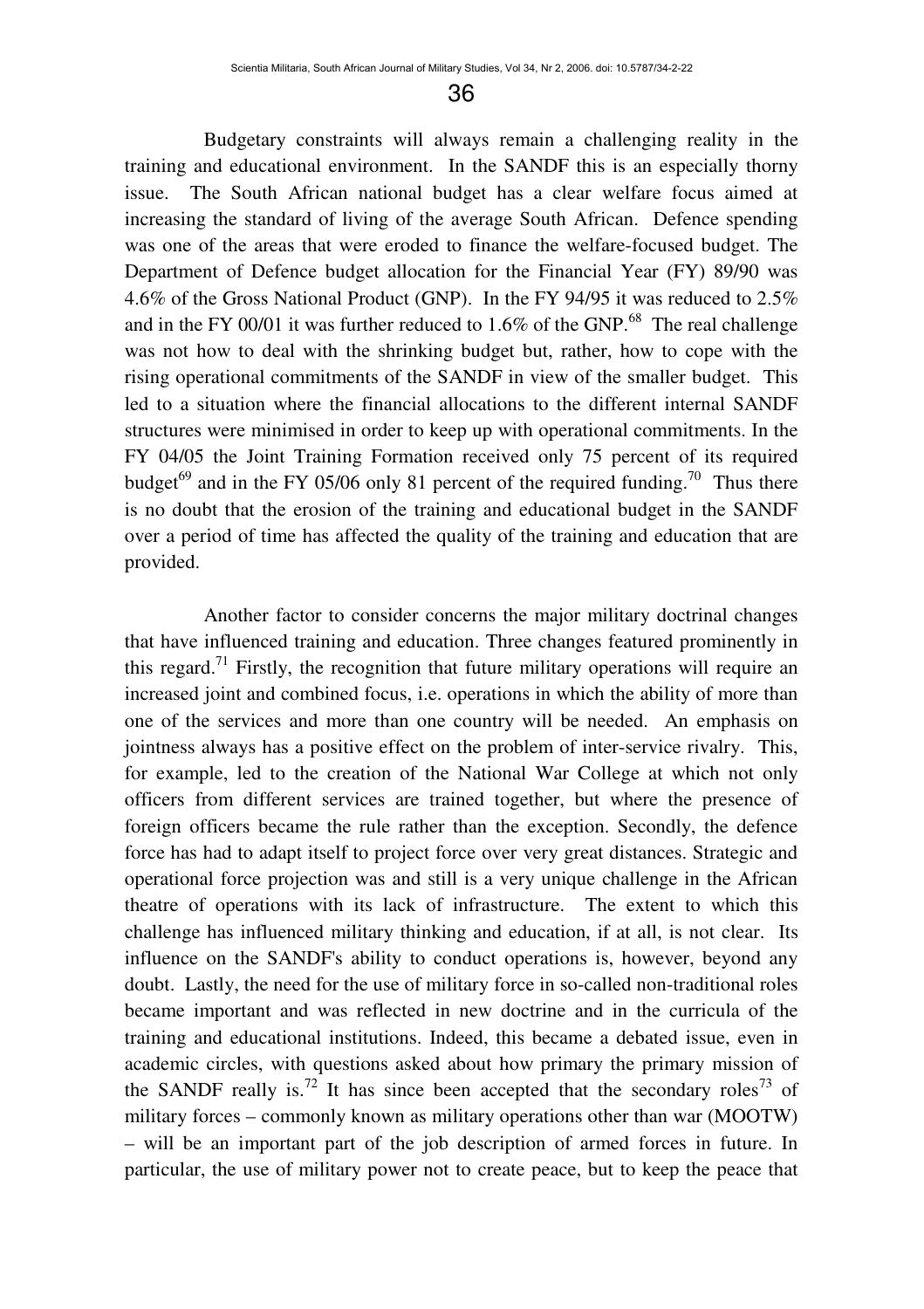has already been created, features very prominently on the operational agenda of the SANDF in Africa.

The birth of the New South Africa with its roots in the negotiated settlement of 1994 has had a profound impact on the nature of military authority and discipline. This change and impact was brought about (*inter alia*) by the integration of the different forces and their accompanying cultures in the SANDF. There has been a clear move away from authoritarian domination towards a reliance on explanation, persuasion, negotiation and group consensus.<sup>74</sup> Observed from within the organisation and compared to the period immediately before 1994, members of the SANDF at present appear to be more inclined to be more considerate and to practice caution and prudence to avoid misunderstandings, tension and ill feeling. On a personal level they are called upon to use diplomatic skill, to seek compromises by means of consensus and to be tolerant of others. These are also the attributes that underpin a true educational and professional ethos. It encourages debate, critical questioning and diverse views, and challenges old paradigms. However, this approach to discipline and education seems to be questioned within conservative circles among both the former non-statutory and the statutory forces.

Another factor that has influenced the nature of training and education in the SANDF was the acceptance of English as its language of command.<sup>75</sup> The decision was clearly based on operational needs and the necessity to have one language as a command and operating language. This need is understandable and there is no reason to question the decision. It is important, however, to recognise that a multilingual environment will always complicate training and education. This is especially true in a country that has eleven official languages.<sup>76</sup> To train and educate people in an environment where English is neither the first language of the trainees nor of the trainers and educators, must have a detrimental impact on the quality of the education. Almost all the instructors, directing staff and educators that were interviewed, expressed the need for the development of English language skills, particularly writing skills, in the SANDF.

Lastly, quality training and education is not possible without research. Quality research forms the bedrock of good quality training and education. Research is being done in a number of centres and organisations within the SANDF. One, for example, is the Centre for Military Studies at the Military Academy, though it should be noted that, for a variety of reasons, the research output of the Centre for Military Studies has declined remarkably over the last number of years.<sup>77</sup> The real problem, however, is the absence of a culture of research in the SANDF. As in all other defence forces, the officer corps of the SANDF experiences interplay between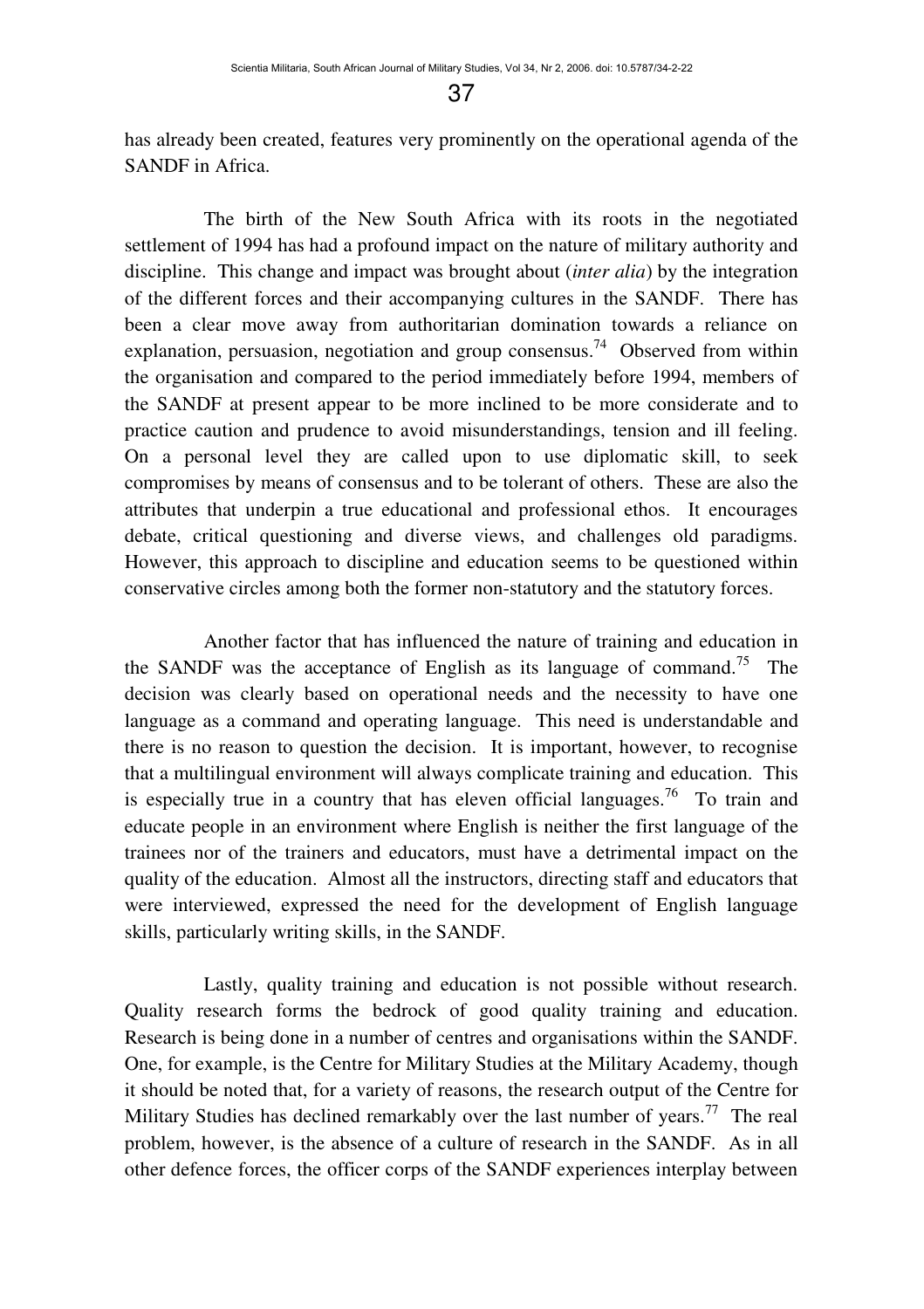doers and thinkers.<sup>78</sup> In the SANDF, however, the operationally inclined culture that was inherited from the SADF has been enforced by a number of factors. There is still no journal that would encourage officers to write on and debate doctrinal and other issues relevant to the military.<sup>79</sup> There is also still no incentive for officers to engage in serious research and writing, and 'security' is still a controversial issue.<sup>80</sup> There is furthermore no co-ordinating body and budget for research in the SANDF. Also, academics in the Department of Defence sometimes experience interference in the dissemination of their research outputs. Specifically, this problem has in some instances been experienced by academics at the Military Academy.

The result is that most of what has been written about the SANDF was done by (sometimes uninformed) individuals outside the defence force. In principle, there is nothing wrong with academics and other researchers outside the military writing about the SANDF. A problem arises when most of the prescribed literature of a defence force is acquired from outside sources and officers do not debate the issues that concern the heart of their profession. The real problem seems to be the presence of anti-intellectualism in the SANDF. The deputy chief of the SA Army, for example, recently stated that reading – the basis for any form of research and intellectualism – is not "the in thing;" also there is no "habit of reading" in the South African military.<sup>81</sup> One of the directing staff members of the National War College also asserts that the SANDF has some excellent training and educational centres, but periods between visits to these centres are times of intellectual death for the majority of officers.<sup>82</sup>

#### **Conclusion**

The SANDF has come a long way since its inception in 1994. The integration of the different pre-1994 military forces into one cohesive defence force has been a momentous achievement. The military was probably the single most important stabilising factor in South Africa during the transitional period. The fact that the military did not explode or implode is testimony of the seeds of professionalism in the different forces that were brought together. The SANDF was established on this platform of professionalism. The SANDF provided the institutional framework for the integration of the previously operationally minded members of the statutory and revolutionary minded members of the non-statutory forces. All these different groupings presented distinct challenges from a military professional, training and educational point of view. Thus the SANDF has only taken its first steps on the road to true professionalism. And, as most armed forces of the world will testify, it is a hard road to travel without an end in sight.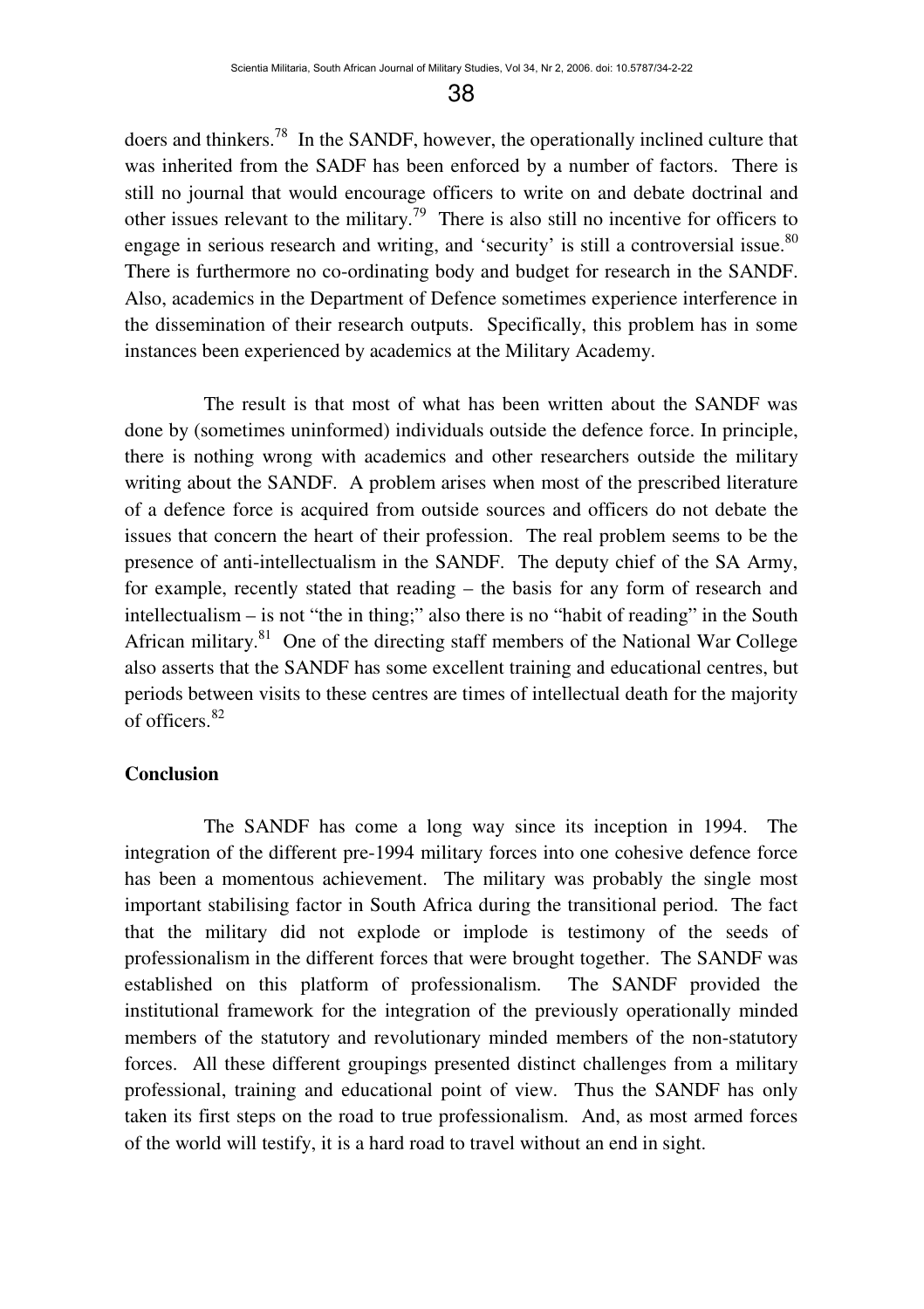Much time and vast resources have been spent on training and education in the SANDF over the past ten years. At a practical level, it was in the classrooms of the different training and educational institutions of the SANDF that most of the members of the former belligerent groups were first brought together in a formal environment. It was within these classrooms that the 'new' members of the SANDF were first introduced and came to know one another. Within the framework of training and education, prejudices had to be confronted and perceptions changed. Thus training and educational institutions in the SANDF provided the platform for the creation of a single cohesive armed force in South Africa. There is little doubt that the nature of the future of the SANDF will also be moulded primarily in the classrooms of its different training and educational institutions.

The SANDF, however, is very far from the dream of a truly professional force. There are educational challenges that the SANDF needs to address on its path to a higher level of professionalism. The most challenging in this regard is the antiintellectualism prevalent in the SANDF. This current anti-intellectual institutional climate impedes the transformation of the SANDF into a real learning organisation. Addressing the anti-intellectual climate in the SANDF will go a long way towards promoting education as the true vehicle for transformation and professionalism in the SANDF. An important first step in this regard would be to afford education a standing of its own – not to integrate it with training and development. The creation of academic faculties at the different colleges or at least to ensure that the directing staff is academically educated, will also be a positive contribution. These faculties should not be overburdened with organisational and administrative tasks, as is the case at present. Other important steps would be to broaden the interaction between the SANDF and the academic community and exchange of staff and students with foreign armed forces. The vision of an educated officer corps should also be pursued. An important first step in this regard would be to start at the lowest levels and optimise the role, capabilities and contribution of the South African Military Academy.

#### **References**

 $\overline{a}$ 

<sup>1</sup> R Griffiths, "South African Civil-Military Relations in Transition: Issues and Influences," *Armed Forces & Society* 21, 3 (Spring 1995), 395.

<sup>2</sup> SP Huntington, "Reforming Civil-Military Relations," in *Civil Military Relations and Democracy*, ed. L, Diamond & MF, Plattner (Baltimore: John Hopkins University Press, 1996), 3.

<sup>3</sup> SP Huntington, *The Soldier and the State: The Theory and Politics of Civil-Military Relations* (Cambridge: Harvard University Press, 1957), 83-85.

<sup>4</sup> "Reforming Civil-Military Relations," 5.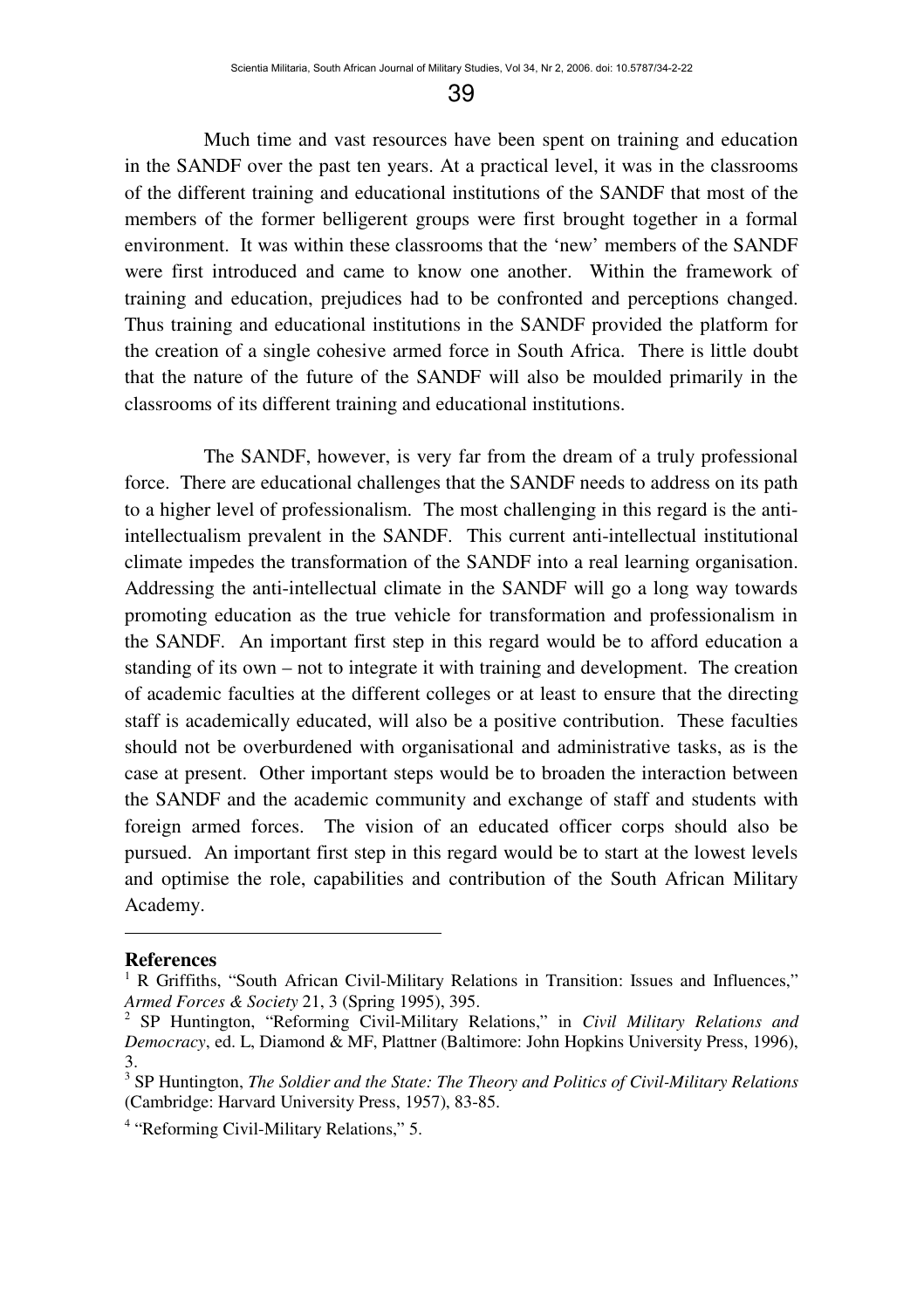<sup>5</sup> DE Showalter, "'No Officer Rather Than a Bad Officer': Officer Selection and Education in the Prussian/German Army, 1715-1945," in *Military Education: Past, Present, and Future*, ed. GC, Kennedy & K, Nielson (Westport: Praeger, 2002), 56.

7 M Janowitz, *The Professional Soldier: A Social and Political Portrait* (New York: The Free Press, 1971), 126.

<sup>8</sup> "Reforming Civil-Military Relations," 4.

<sup>9</sup> See for example the discussion by Lindy Heinecken on the influence of HIV/AIDS in the South African Military in L, Heinecken, "Facing a Merciless Enemy: HIV/AIDS and the South African Armed Forces," *Armed Forces & Society* 29, 2 (Winter, 2003), 281 – 300.

<sup>10</sup> Every part of the daily existence in South Africa during these times was linked to the security of the country in general and the security of the apartheid regime in particular.

<sup>11</sup> AJ Esterhuyse, "Ten Years of Democracy and the Return of Bad Times: Studying Security, Strategic and Military Affairs in South Africa", Paper presented at the Congress of the South African Sociological Association in Bloemfontein, 28 June 2004.

 $12$  E Jordaan, "South African Defence Since 1994: Practising What We Do Not Preach", Paper presented at the 4th War and Society in Africa Conference presented at the South African Military Academy, Saldanha, 4-6 September 2003.

<sup>13</sup> See D Botha, "Offsetting the Costs of SA's Strategic Defence Package," *ISS Paper 75* (July, 2003) for a discussion of the thinking that underpinned this procurement.

<sup>14</sup> CS Gray, "Villains, Victims, and Sheriffs: Strategic Studies and the Security for an Interwar Period," *Comparative Strategy* 13, 360.

 $15$  Ibid, 354.

 $\overline{a}$ 

<sup>16</sup> Bjorn Moller of the Copenhagen Peace Research Institute (COPRI) outlined this problem in Africa while speaking to students at the South African Military Academy on 15 April 2003. Also see the discussion of 'undermilitarisation' in Africa in ML, Martin, "Operational Weakness and Political Activism: The Military in Sub-Saharan African," in *To Sheathe the Sword: Civil-Military Relations in the Quest for Democracy*, ed. JP, Lovell & DE, Albright (London: Greenwood Press, 1997), 81-98.

See L Heinecken, R Gueli, & A Neethling, "Defence, Democracy and South Africa's Civil-Military Gap," *Scientia Military – South African Journal of Military Studies* 33, 1 (2005), 119- 140; and AJ Esterhuyse, "The South African Armed Forces and the Media: A Difficult Marriage?," in *War, Military and the Media from Gutenberg to Today*, ed. ME, Ionescu (Bucharest: Military Printing House, 2004), 147-148.

<sup>18</sup> G Cawthra, "Security Governance in South Africa," *African Security Review* 14, 3 (2005), 100.

<sup>19</sup> Department of Defence, "Defence in a Democracy," *South African White Paper on Defence* (Pretoria: 1 Military Printing Regiment, Approved by Parliament on 14 May 1996), 10.  $20$  Ibid.

<sup>21</sup> Until 1994, South Africa's armed forces were known as the South African Defence Force. Since 1994, these forces are known as the South African National Defence Force.

<sup>22</sup> J Winkates, "The Transformation of the South African National Defence Force: A Good Beginning," *Armed Forces & Society* 26, 3 (Spring, 2000), 452.

<sup>23</sup> AJ Esterhuyse, "Managament and Command in the SANDF: Changing Priorities", Paper presented at the 4th War and Society in Africa Conference at the South African Military Academy, 4–6 September 2003.

<sup>24</sup> A Seegers, *The Military and the Making of South Africa* (London: Tauris Academic Studies, 1996), 141.

<sup>6</sup> A Handley, "The New South Africa, A Decade Later," *Current History* 103, 673 (May, 2004), 196.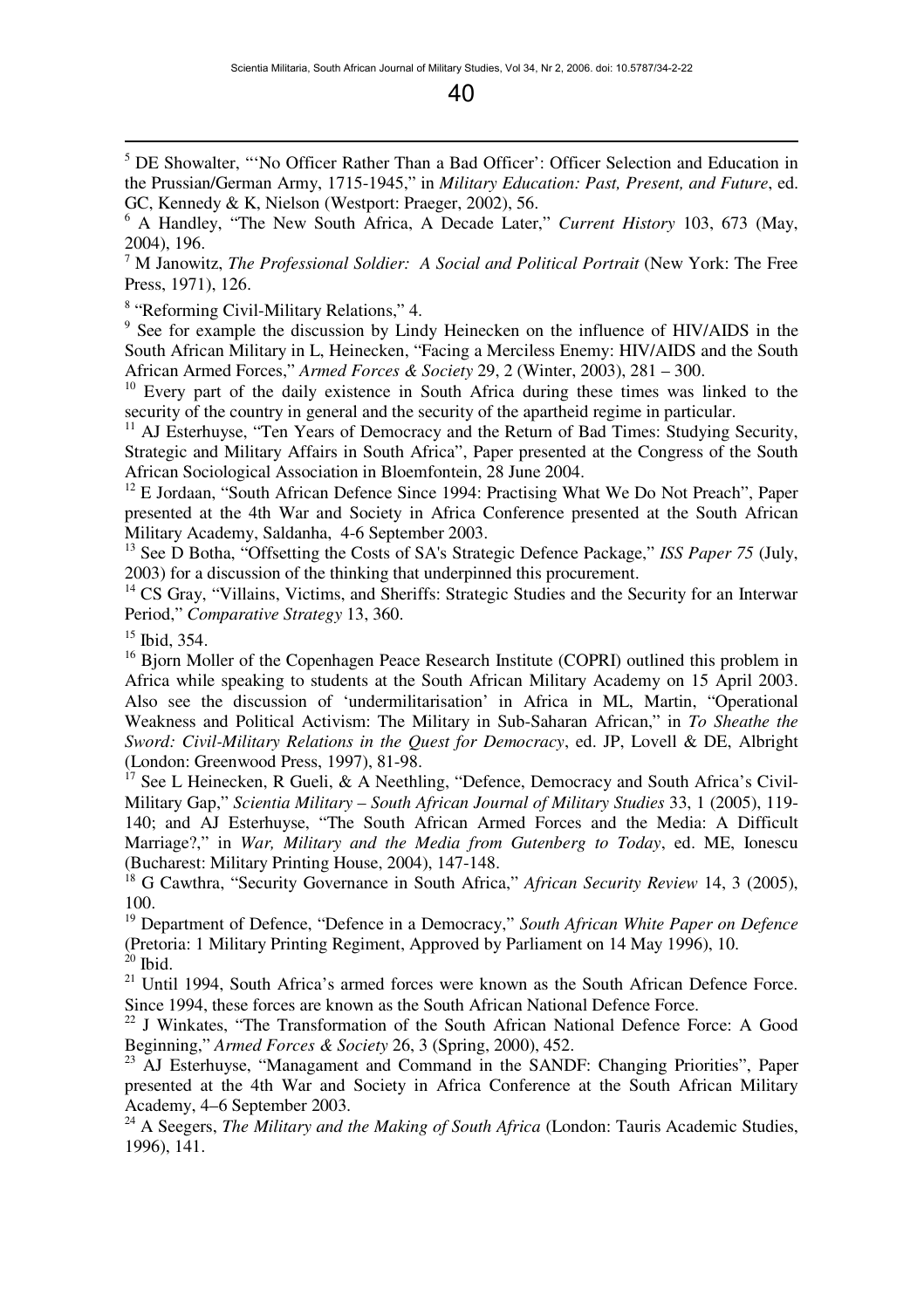<sup>25</sup> Subjects with a military or military-related content that are presented at the Military Academy include Military History, Military Strategy, Military Technology, and Nautical Science.

<sup>26</sup> *The Military and the Making of South Africa*, 141.

 $\overline{a}$ 

<sup>27</sup> H Heitman, "Is the Army Literate?," *Militaria* 10, 1 (1980), 48.

 $28$  Hackett argues that in a conscript army junior and middle-rank officers spend so much time and effort in the training of conscripts in elementary military skills that sufficient attention is not always given to the study of more advanced techniques. See J Hackett, *The Profession of Arms* (New York: Macmillan, 1983), 135.

 $29$  A senior South African army general expressed this view. He rose to the rank of colonel in the former SADF. Interviewed at the South African Military Academy, 7 Dec 2004.

<sup>30</sup> Interview with senior SA Army general at the South African Military Academy, 7 Dec 2004. <sup>31</sup> SB Links, "The Battle for Recognition," *South African Soldier* (June, 2001), 22-23, 37.

<sup>32</sup> None of the forces that fought the apartheid state were part of a bureaucratised professional national armed force. They were the armed wings of political movements: Umkhonto we Sizwe (MK), the armed wing of the ANC; the Azanian Peoples Liberation Army (APLA), the armed wing of the PAC; the KwaZulu Self Protection Force (KZSPF), the armed wing of Inkatha. Since 1994, these forces are referred to as the non-statutory forces.

<sup>33</sup> I Liebenberg, "The Integration of the Military in Post-Liberation South Africa: The Contribution of Revolutionary Armies," *Armed Forces & Society* 24, 1, (Fall, 1997), 204.

<sup>34</sup> JA Higgs, "Creating the South African National Defence Force," *Joint Forces Quarterly* 25 (Summer, 2000), 48.

<sup>35</sup> L Heinecken, "South Africa's Postmodern Military: Adapting to the New Strategic and Political Environment", Paper presented at the First Cranfield University International Conference on Defence Management, Cranfield University, Shrivenham, United Kingdom, 24- 25 April 2003, 10.

 $36$  Interview with senior SA Army general at the Military Academy, 7 Dec 2004.

<sup>37</sup> "The Integration of the Military in Post-Liberation South Africa: The Contribution of Revolutionary Armies," 204.

<sup>38</sup> A Perlmutter & AV Bennet, *Introduction to the Political Influence of the Military: A Comparative Reader*, ed. A, Perlmutter & AV, Bennet (London: Yale University Press, 1980). 23.

 $39$  Twenty-three nations hosted non-statutory force training, from nearby Lesotho to the Soviet Union and Cuba. See "Creating the South African National Defence Force," 48.

<sup>40</sup> Discussion with a senior officer of the Military Psychological Institute in Pretoria, 13 Sept 2004.

<sup>41</sup> TJ Crackel, "On the Making of Lieutenants and Colonels," *The Public Interest* 76 (Summer, 1984).

<sup>42</sup> B Burridge, "Post-Modern Military Education: Are We Meeting the Challenge?," *Defence* 

*Studies* 1, 1 (Spring 2001) xvii. <sup>43</sup> In South Africa, the use of the term Gymnasium to describe military training units is based on the Afrikaans use of the word "gymnasium" to describe a secondary school. This is derived from the German tradition of the 1800s to refer to a secondary school as a gymnasiun.

<sup>44</sup> "Defence in a Democracy," 10.

<sup>45</sup> Interview with a former Commandant of the South African Military Academy, Pretoria, 8 June 2004.

<sup>46</sup> Project Centurion: SANDF C PERS/DPD/103/1/R dd 23 Feb 1999 – Tasking Instruction.

<sup>47</sup> The possibility of a first degree as a minimum academic qualification for entrance to an officer corps was raised by some SANDF officers who were interviewed. There is doubt, however, about the practicality of such a requirement. A senior SA Army general interviewed at the Military Academy on 7 Dec 2004 emphasised that it remains a long-term vision.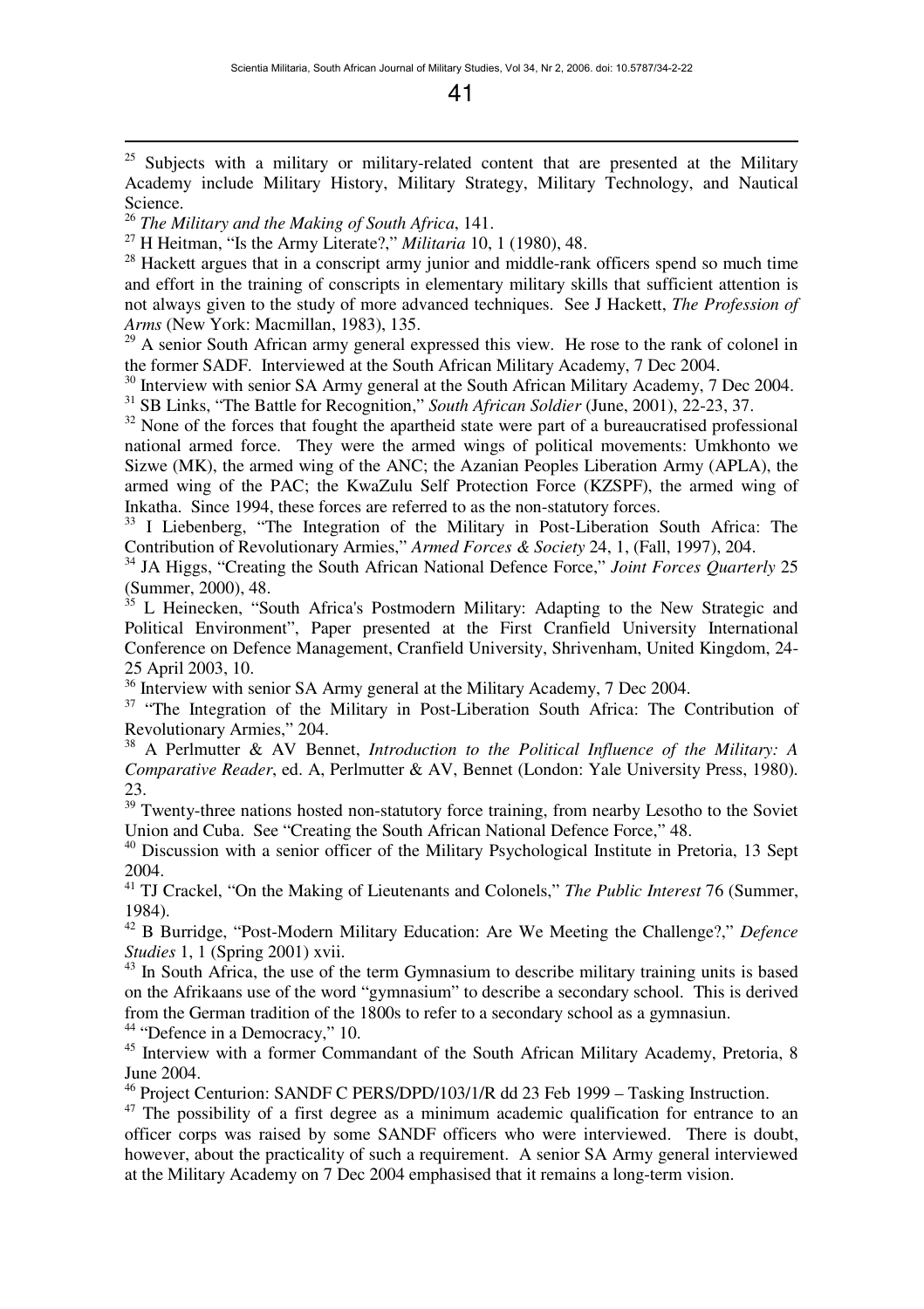<sup>48</sup> J Gooch, "Military Doctrine and Military History," in *Occasional Paper No 30 - The Origins of Contemporary Doctrine*, ed. J, Gooch (Camberley: Strategic and Combat Studies Institute, September 1997), 5-6.

<sup>49</sup> "On the Making of Lieutenants and Colonels."

<sup>50</sup> The Naval Staff College is located in Muizenberg, near Cape Town, and the Army and Air Force Colleges are located in Thaba Tshwane, near Pretoria.

<sup>51</sup> Department of Defence, SA Army Training Formation, "Draft Curriculum: SA Army Junior Command and Staff Duties Course Residential Module," SA ARMY TRG FMN/103/1/8/1/2, (December 2003), 1.

 $52$  Interview with members of the directing staff of the Army Junior Command and Staff Course, SA Army College, Thaba Tshwane, 7 July 2004.

<sup>53</sup> Interview with members of the directing staff of the SA National War College, Pretoria, 7 July 2004.

<sup>54</sup> F Siyongwana, "Flagship Military Institution of Learning Opens," *South African Soldier* (March, 2002), 29.

 $55$  Ibid, 28 & 29.

 $\overline{a}$ 

<sup>56</sup> Interview with members of the directing staff of the SA National War College, Pretoria, 6 July 2004.

<sup>57</sup> Interview with the Resident Military Historian of the SA Army College, Thaba Tshwane, 6 July 2004.

<sup>58</sup> Interview with members of the directing staff of the SA National War College, Pretoria, 7 July 2004.

<sup>59</sup> Interview with members of the directing staff of the SA National War College, Pretoria, 6 July 2004.

<sup>60</sup> See the discussion on the need for this kind of education by DF Bletz, "Military Professionalism: A Conceptual Approach," *Military Review* LI, 5 (May, 1971), 9-17.

<sup>61</sup> F Siyongwana, "Executive National Security Programme: The Fourth to be Held at the SA Defence College," *South African Soldier* (September, 2001), 29.

 $62$  Ibid.

 $63$  A view expressed by a senior SA Army general. Interviewed at the Military Academy, 7 Dec 2004.

 $64$  This particular problem was highlighted by a number of senior officers who have completed the ENSP. It was also pointed out by academics that regularly lecture to the ENSP and some of the directing staff at the SANDC.

<sup>65</sup> M Van Creveldt, *The Training of Officers: From Military Professionalism to Irrelevance* (New York: Free Press, 1990), 103.

 $66$  Telephonic interview with a SA Army general, 2 Aug 2005. He described education in the SANDF in Afrikaans as "meganies" ("mechanical") and "merkstaat verknog" ("mark sheet driven").

 $67$  This problem was pointed out during interviews with members of the directing staff at both the SA National War College and the SA National Defence College, July, 2004.

<sup>68</sup> BR Janssen, "Comply with the Demands of an Uncertain Environment," *South African Soldier* (July 2004), 38.

<sup>69</sup> South African Department of Defence, *Joint Training Formation Level 2 Strategic Business Plans FY 2005/6 to FY 2007/8*, Joint Training Formation (27 May 2004), 3.

<sup>70</sup> South African Department of Defence, *Joint Training Formation Level 2 Strategic Business Plans FY 2006/7 to FY 2008/9*, Joint Training Formation (20 April 2005), 4.

<sup>71</sup> AJ Esterhuyse, "The Death of Six Soldiers in the DRC: The SANDF on the Domestic Political Agenda," *CIPS Electronic Briefing Paper* 19/2004 (Pretoria: Centre for International Political Studies, 23 April 2004).